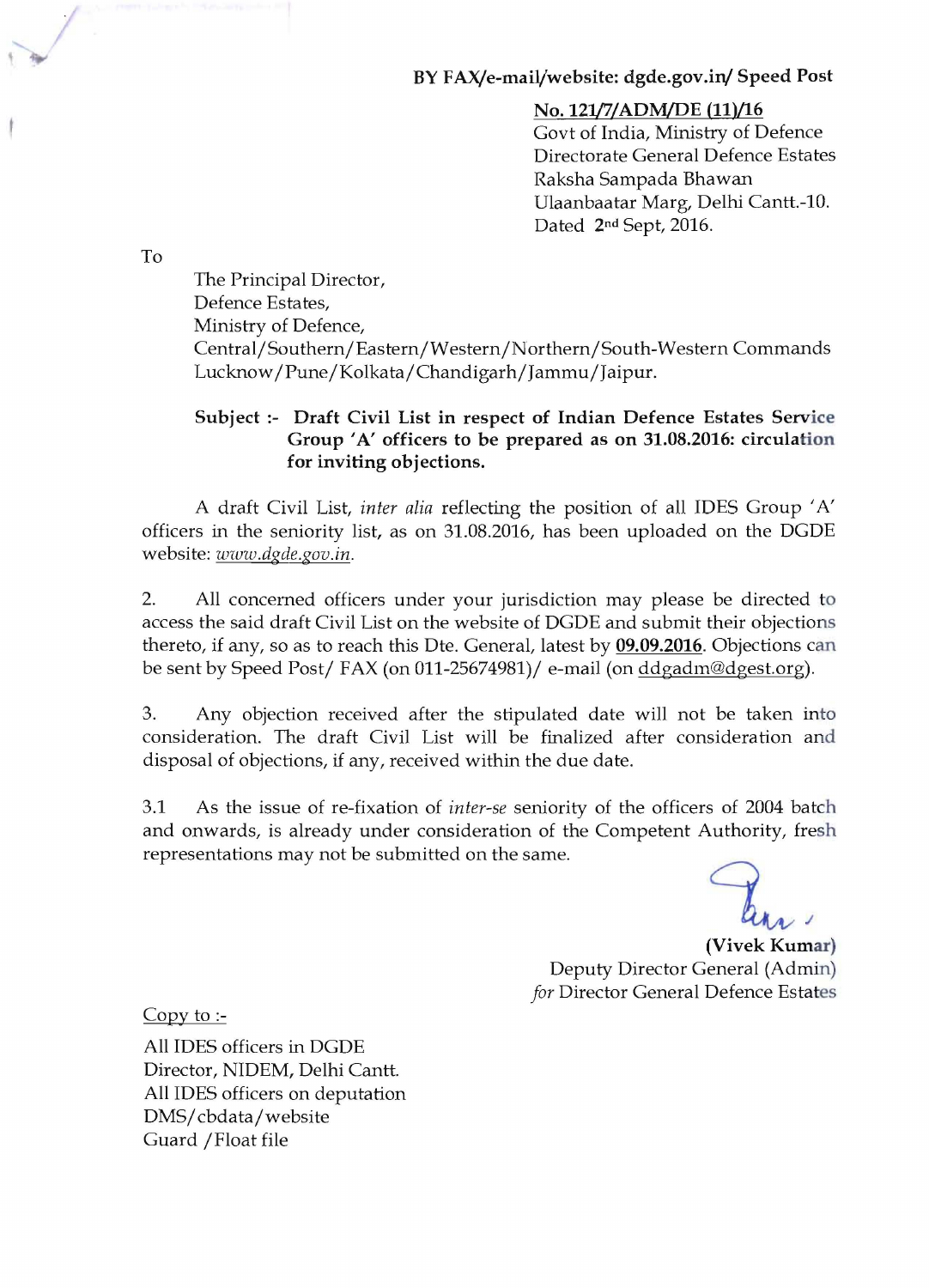## **DRAFT CIVIL LIST**

### **INDIAN DEFENCE ESTATES SERVICE**

**(as on 31.08.2016)**

**Nothing in this list may be taken as conveying any sanction or authority or may be held to supersede any standing rule or any order of the Government of India with which it may be at variance.**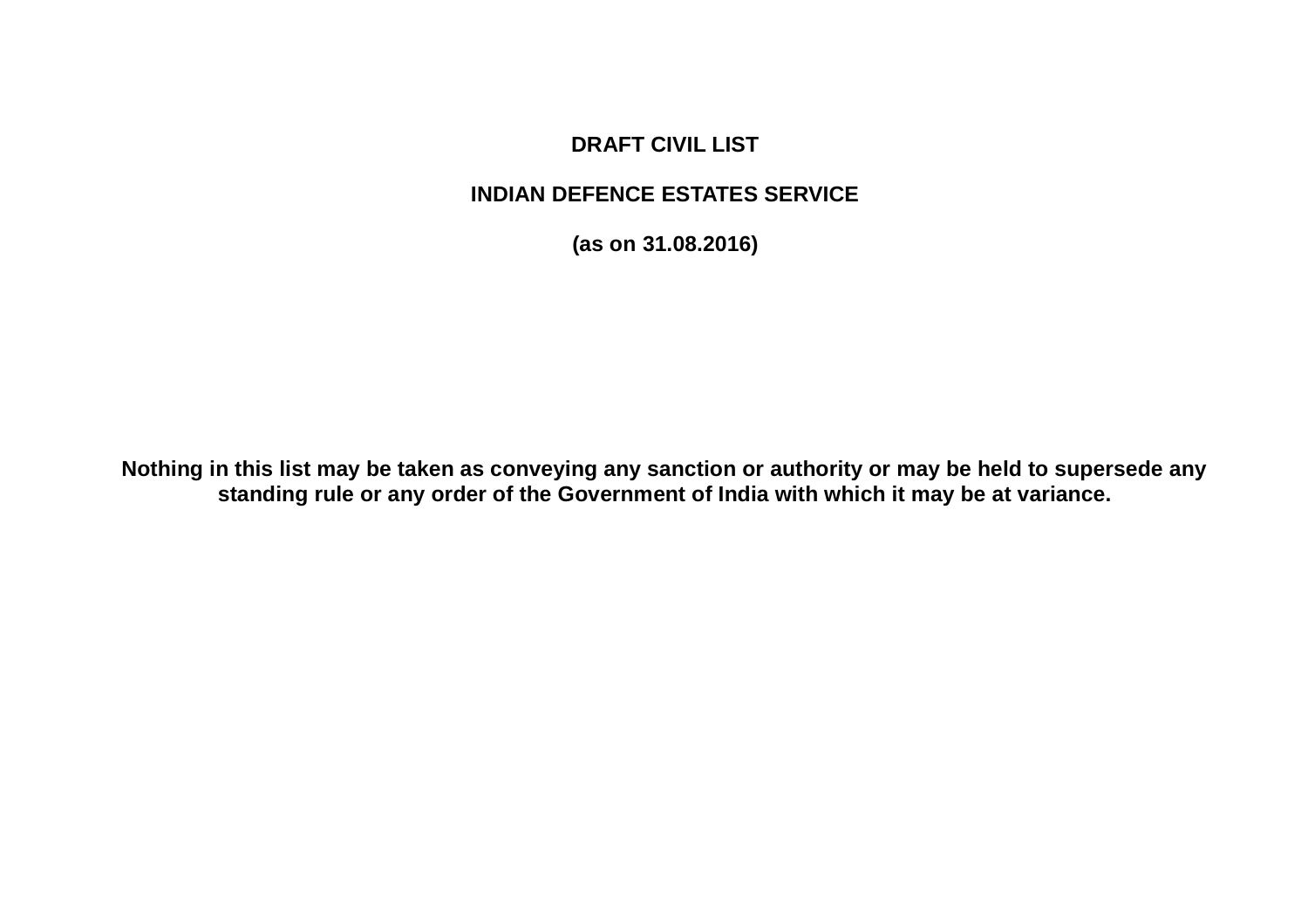#### **SCALE OF PAY OF VARIOUS POSTS**

| S.NO.          | <b>POSTS</b>                                           | <b>NO. OF POSTS</b> | <b>PAY BAND</b>               | <b>GRADE PAY</b> |
|----------------|--------------------------------------------------------|---------------------|-------------------------------|------------------|
| $\mathbf{1}$ . | <b>Director General Defence Estates</b>                | $\mathbf{1}$        | ₹ 80,000/- (Fixed) Apex Scale |                  |
| 2.             | <b>Higher Administrative Grade</b>                     | 7                   | ₹ 67,000 - 79,000             | $\blacksquare$   |
| 3.             | Senior Administrative Grade                            | 19                  | ₹ 37,400 - 67,000 [PB-4]      | ₹ 10,000/-       |
| 4.             | Junior Administrative Grade (Selection<br>Grade)       |                     | ₹ 37,400 - 67,000 [PB-4]      | ₹ 8,700/-        |
| 5.             | <b>Junior Administrative Grade</b><br>(Ordinary Grade) | 65                  | ₹ 15,600 - 39,100 [PB-3]      | ₹7,600/-         |
| 6.             | Senior Time Scale                                      | 41                  | ₹ 15,600 - 39,100 [PB-3]      | ₹ 6,600/-        |
| 7.             | Junior Time Scale                                      | 56                  | ₹ 15,600 - 39,100 [PB-3]      | ₹ 5,400/-        |
|                | Total                                                  | 189                 |                               |                  |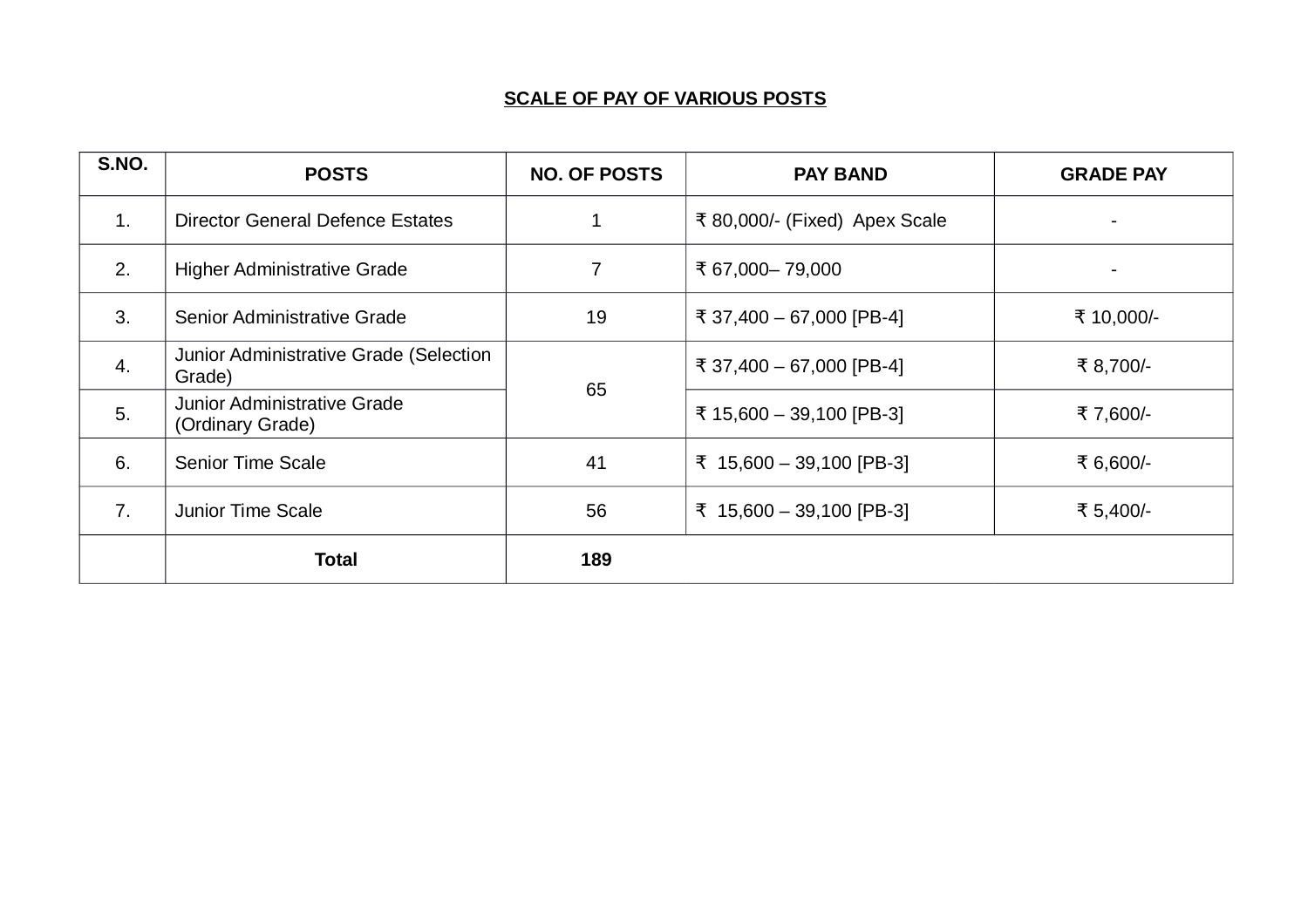#### **DIRECTOR GENERAL DEFENCE ESTATES**

| SI.<br>No. | <b>Name</b> | <b>Educational</b><br>Qualification             | <b>Year of</b><br>Allotment/<br><b>Promotion</b> | Date of<br><b>Birth</b> | Date of<br>Apptt in<br>Group 'A' | Date of<br>Apptt. to<br>the<br><b>Present</b><br>Grade | <b>Present Posting</b>                     | Date of<br><b>Assumption</b><br>of Duties as<br><b>Director</b><br><b>General</b> | Date of<br>Retirement |
|------------|-------------|-------------------------------------------------|--------------------------------------------------|-------------------------|----------------------------------|--------------------------------------------------------|--------------------------------------------|-----------------------------------------------------------------------------------|-----------------------|
|            | R.P. Singh  | M.Sc.(Maths), M.A.<br>(Pol. Science),<br>L.L.B. | 1980                                             | 01.10.1956              | 28.02.1981                       | 05.08.2016                                             | Director General<br><b>Defence Estates</b> | 09.06.2016<br>(on regular<br>basis w.e.f<br>05.08.2016)                           | 30.09.2016            |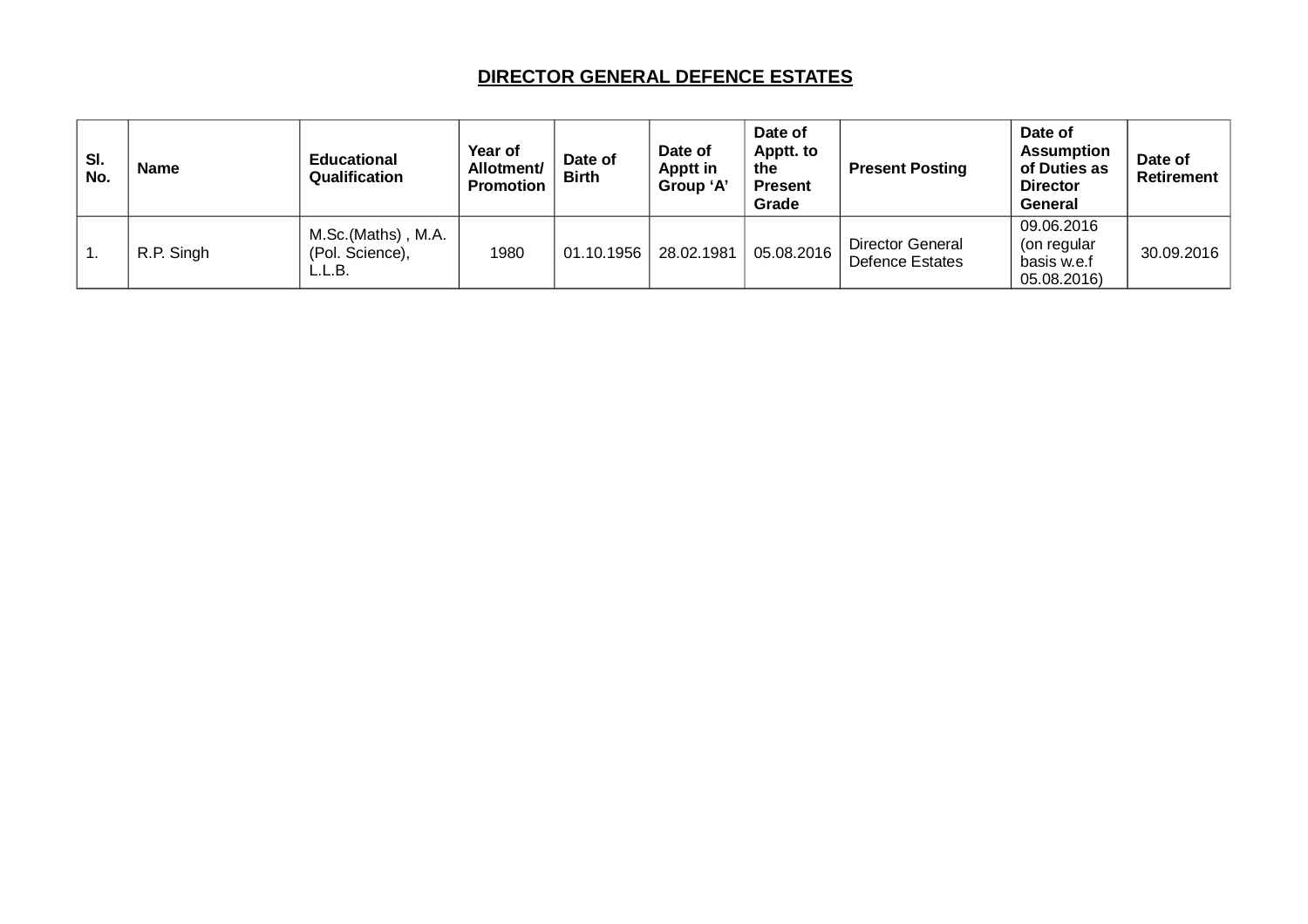#### **OFFICERS IN THE HIGHER ADMINISTRATIVE GRADE**

| SI.<br>No. | <b>Name</b>             | <b>Educational</b><br>Qualification                                                                                                                                                                                       | Year of<br><b>Allotment/</b><br><b>Promotion</b> | Date of<br><b>Birth</b> | Date of<br>Apptt in<br>Group 'A' | Date of<br>Apptt. to<br>the<br><b>Present</b><br>Grade | <b>Present Place of</b><br><b>Posting</b>                   | Date of<br><b>Assumption</b><br>of Duties at<br>the Present<br><b>Place</b> | Date of<br><b>Retirement</b> |
|------------|-------------------------|---------------------------------------------------------------------------------------------------------------------------------------------------------------------------------------------------------------------------|--------------------------------------------------|-------------------------|----------------------------------|--------------------------------------------------------|-------------------------------------------------------------|-----------------------------------------------------------------------------|------------------------------|
| 1.         | Jojneswar<br>Sharma     | B.Sc. (Hons. in Economics),<br>M.A.(Economics), Delhi<br>University & M.A.<br>(Economics) from<br>Manchester (U.K.), Master<br>Diploma in Public<br>Administration & M. Phil in<br>Social Sciences (Punjab<br>University) | 1982                                             | 01.09.1958              | 01.08.1983                       | 02.11.2013                                             | Principal Director,<br>DE, Southern<br>Command, Pune        | 07.11.2013                                                                  | 31.08.2018                   |
| 2.         | Deepa Bajwa             | <b>Graduate with Education</b><br>(Hons.)                                                                                                                                                                                 | 1983                                             | 13.05.1961              | 29.08.1983                       | 02.11.2013                                             | Principal Director,<br>DE, Central<br>Command, Lucknow      | 14.11.2013                                                                  | 31.05.2021                   |
| 3          | Rahul Dua               | M.Sc.(Chemistry), M.Phil.<br>(Public Administration)                                                                                                                                                                      | 1983                                             | 01.09.1957              | 20.01.1984                       | 05.11.2014                                             | Principal Director,<br>DE, South-Western<br>Command, Jaipur | 05.11.2014                                                                  | 31.08.2017                   |
| 4.         | Dr. T.<br>Arockianathan | B.Sc.(Agri),<br>M.Sc.(Agronomy),<br>Ph.D.(Agronomy)                                                                                                                                                                       | 1983                                             | 14.04.1957              | 29.03.1984                       | 03.08.2015                                             | Principal Director,<br>DE, NC, Jammu                        | 04.08.2015                                                                  | 30.04.2017                   |
| 5.         | Sauvik Majumdar         | B.A. (History Hons.), M.A.<br>(Modern History)                                                                                                                                                                            | 1984                                             | 30.11.1958              | 04.02.1985                       | 16.06.2016                                             | Principal Director,<br>DE, EC, Kolkata                      | 20.06.2016                                                                  | 30.11.2018                   |
| 6.         | S.C. Kaushik            | B.Sc., LLB, LLM.                                                                                                                                                                                                          | 1984                                             | 16.10.1959              | 14.02.1985                       | 01.07.2016                                             | Principal Director,<br>DE, WC,<br>Chandigarh                | 01.07.2016                                                                  | 31.10.2019                   |
| 7.         | Rajeev Sharma           | M.A.(Pol. Science.),<br>M.Phil.(Pol. Science), LLB,<br><b>MBA</b>                                                                                                                                                         | 1984                                             | 25.09.1956              | 16.01.1985                       | 23.08.2016                                             | Sr. Addl. DG, DE                                            | 26.08.2016                                                                  | 30.09.2016                   |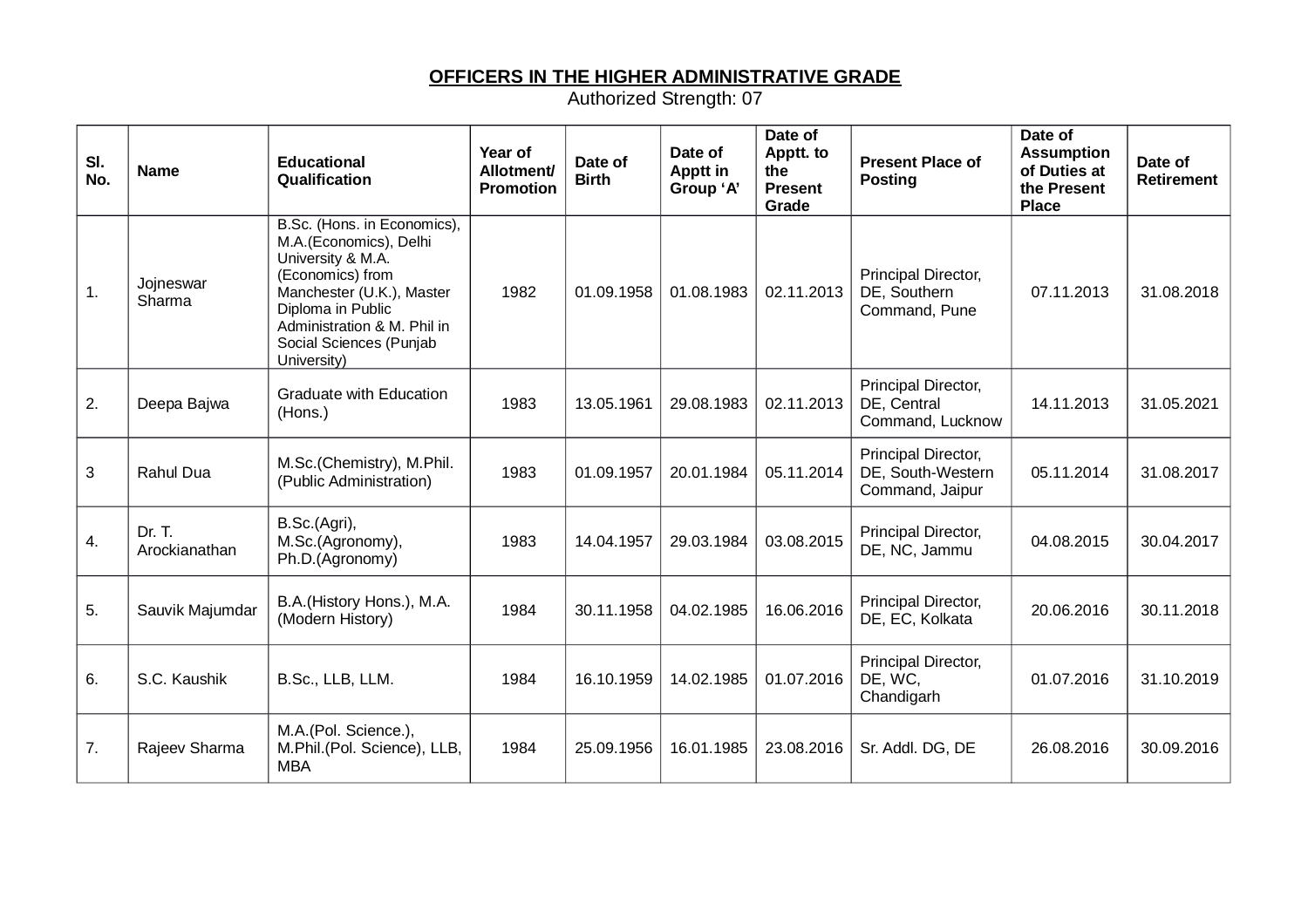# **OFFICERS IN THE SENIOR ADMINISTRATIVE GRADE (SAG)**

| SI.<br>No.     | <b>Name</b>          | <b>Educational</b><br>Qualification                                              | Year of<br>Allotment/<br><b>Promotion</b> | Date of<br><b>Birth</b> | Date of<br>Apptt in<br>Group 'A' | Date of<br>Apptt. to<br>the<br><b>Present</b><br>Grade | <b>Present Place of</b><br><b>Posting</b>                                         | Date of<br><b>Assumption</b><br>of Duties at<br>the Present<br><b>Place</b> | Date of<br><b>Retirement</b> |
|----------------|----------------------|----------------------------------------------------------------------------------|-------------------------------------------|-------------------------|----------------------------------|--------------------------------------------------------|-----------------------------------------------------------------------------------|-----------------------------------------------------------------------------|------------------------------|
| $\mathbf{1}$ . | <b>Harish Prasad</b> | B.Sc. Agri & Animal<br>Husbandry(with Hons.)                                     | 1985                                      | 20.10.1956              | 26.08.1985                       | 24.02.2010                                             | Director, National<br>Institute of Defence<br><b>Estates</b><br>Management, Delhi | 02.07.2012                                                                  | 31.10.2016                   |
| 2.             | Dr. D.K. Malik       | LLB, PhD.                                                                        | 1985                                      | 28.07.1958              | 26.08.1985                       | 09.01.2011<br>(ad hoc)<br>10.01.2011<br>(regular)      | Director, DE,<br>Eastern Command,<br>Kolkata                                      | 04.02.2016                                                                  | 31.07.2018                   |
| 3.             | Gita K. Perti        | M.A., Diploma<br>Education, LLB, M. Phil                                         | 1985                                      | 18.06.1957              | 26.08.1985                       | 30.05.2013                                             | Director, DE,<br>Southern Command,<br>Pune                                        | 03.06.2013                                                                  | 30.06.2017                   |
| 4.             | <b>Prachur Goel</b>  | M.Sc.(Agricultural<br>Statistics)                                                | 1985                                      | 29.07.1961              | 20.06.1986                       | 30.05.2013                                             | Addl. DG, DE, Delhi<br>Cantt.                                                     | 06.07.2015                                                                  | 31.07.2021                   |
| 5.             | L.K. Pegu            | B. Sc.(Agriculture)                                                              | 1985                                      | 01.10.1959              | 07.01.1986                       | 30.05.2013                                             | On deputation as<br>Director to, UIDAI,<br>Guwahati                               | 24.02.2014                                                                  | 30.09.2019                   |
| 6.             | A. Bhaskar<br>Reddy  | B.Sc., B.C.J.(Bachelor of<br>Communication &<br>Journalism) & M.B.A., M.<br>Phil | 1987                                      | 01.05.1959              | 18.07.1988                       | 30.05.2013                                             | Director, DE,<br>Southern Command,<br>Pune                                        | 27.06.2013                                                                  | 30.04.2019                   |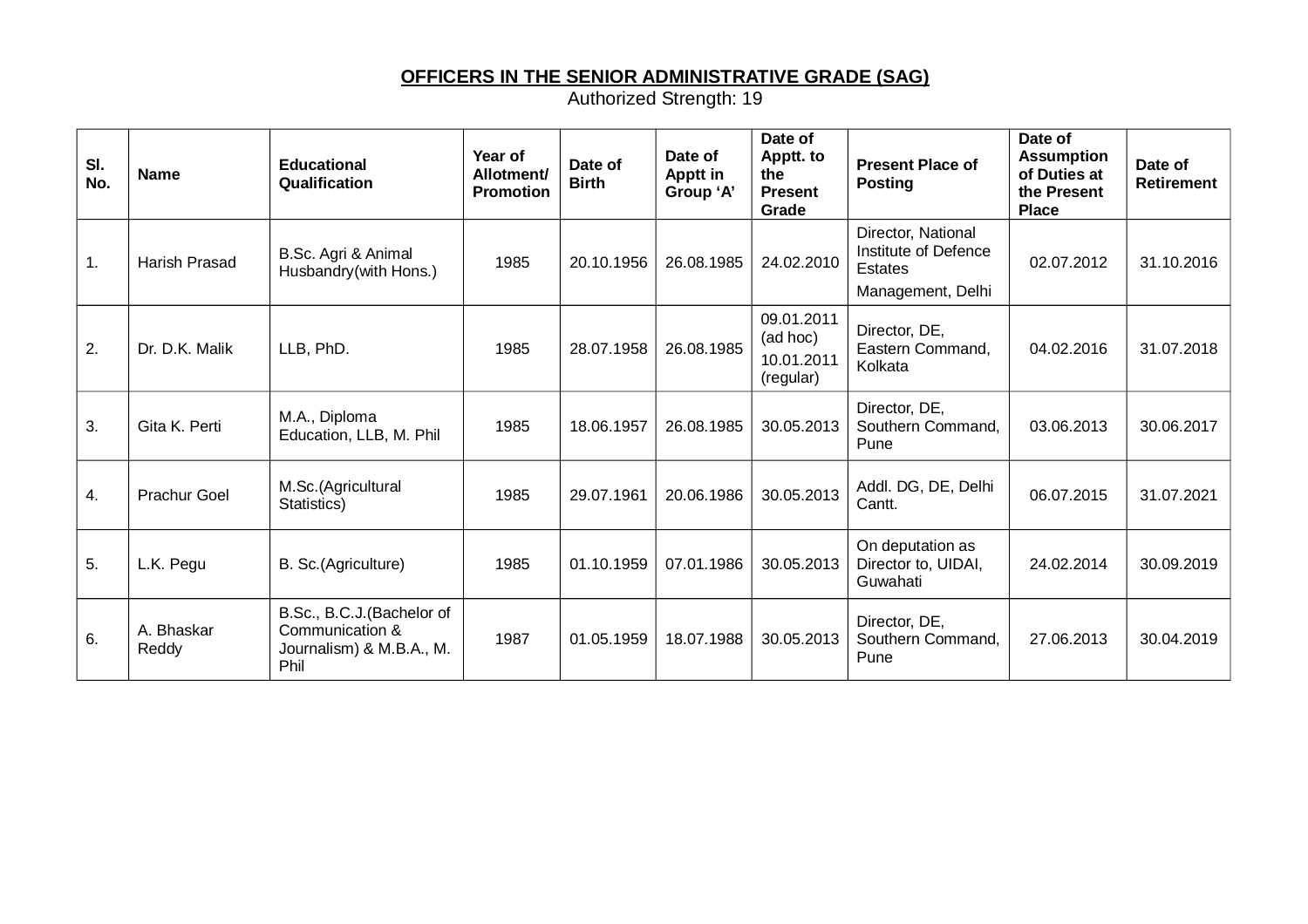| SI.<br>No. | <b>Name</b>                 | <b>Educational</b><br>Qualification                                                                                | Year of<br>Allotment/<br><b>Promotion</b> | Date of<br><b>Birth</b> | Date of<br>Apptt in<br>Group 'A' | Date of<br>Apptt. to<br>the<br><b>Present</b><br>Grade | <b>Present Place of</b><br><b>Posting</b>                   | Date of<br><b>Assumption</b><br>of Duties at<br>the Present<br><b>Place</b> | Date of<br><b>Retirement</b> |
|------------|-----------------------------|--------------------------------------------------------------------------------------------------------------------|-------------------------------------------|-------------------------|----------------------------------|--------------------------------------------------------|-------------------------------------------------------------|-----------------------------------------------------------------------------|------------------------------|
| 7.         | Ajay Kumar<br>Sharma        | B.Sc., Diploma in<br>German(Delhi<br>University), CAIIB, MBA,<br>M. Phil (Defence and<br><b>Strategic Studies)</b> | 1989                                      | 06.02.1963              | 21.08.1989                       | 23.12.2013                                             | Addl. DG, DE, Delhi<br>Cantt.                               | 23.12.2013                                                                  | 28.02.2023                   |
| 8.         | G.S. Rajeswaran             | M.A.(Economics), L.L.B.<br>(Special)                                                                               | 1989                                      | 13.05.1965              | 21.08.1989                       | 23.12.2013                                             | Addl. DG, DE, Delhi<br>Cantt.                               | 31.12.2013                                                                  | 31.05.2025                   |
| 9.         | P. Daniel                   | B. Com., Grad CWA,<br>ACA, M. Phil (Defence<br>and Strategic Studies)                                              | 1989                                      | 23.05.1965              | 14.03.1990                       | 23.12.2013                                             | Addl. DG, DE, Delhi<br>Cantt.                               | 23.12.2013                                                                  | 31.05.2025                   |
| 10.        | S.N. Gupta                  | B.E.(Mech. Engg.)                                                                                                  | 1990                                      | 12.09.1965              | 14.02.1991                       | 23.12.2013                                             | Director, DE, Central<br>Command, Lucknow                   | 23.12.2013                                                                  | 30.09.2025                   |
| 11.        | Kamal Jeet Singh<br>Chauhan | B.A.(Hons.) in History,<br>M.A. MBA                                                                                | 1990                                      | 29.04.1964              | 26.08.1991                       | 02.03.2015                                             | Director, DE,<br>Southern Command,<br>Pune                  | 26.05.2016                                                                  | 30.04.2024                   |
| 12.        | Shobha Gupta                | B.Sc. (Zoology), Diploma<br>in Computer Application                                                                | 1990                                      | 12.04.1967              | 01.08.1991                       | 21.03.2015                                             | Director, DE, Central<br>Command, Lucknow                   | 26.05.2015                                                                  | 30.04.2027                   |
| 13.        | Inderjeet Kaur              | M.A.(History), PG<br>Diploma in HRD, M. Phil<br>(Defence and Strategic<br>Studies)                                 | 1990                                      | 03.09.1961              | 15.11.1991                       | 12.04.2016                                             | Director, DE, WC,<br>Chandigarh                             | 06.06.2016                                                                  | 30.09.2021                   |
| 14.        | A.V. Dharma<br>Reddy        | M.Sc.(Electronics)                                                                                                 | 1991                                      | 20.06.1964              | 16.09.1991                       | 12.04.2016                                             | On Deputation as<br>Director to Ministry<br>of Home Affairs | 03.05.2016                                                                  | 30.06.2024                   |
| 15.        | Anuj Sharma                 | B.Com., MBA, LLB, ACS                                                                                              | 1991                                      | 17.07.1967              | 12.10.1992                       | 12.04.2016                                             | On Deputation as<br>Director to Ministry<br>of Home Affairs | 17.05.2016                                                                  | 31.07.2027                   |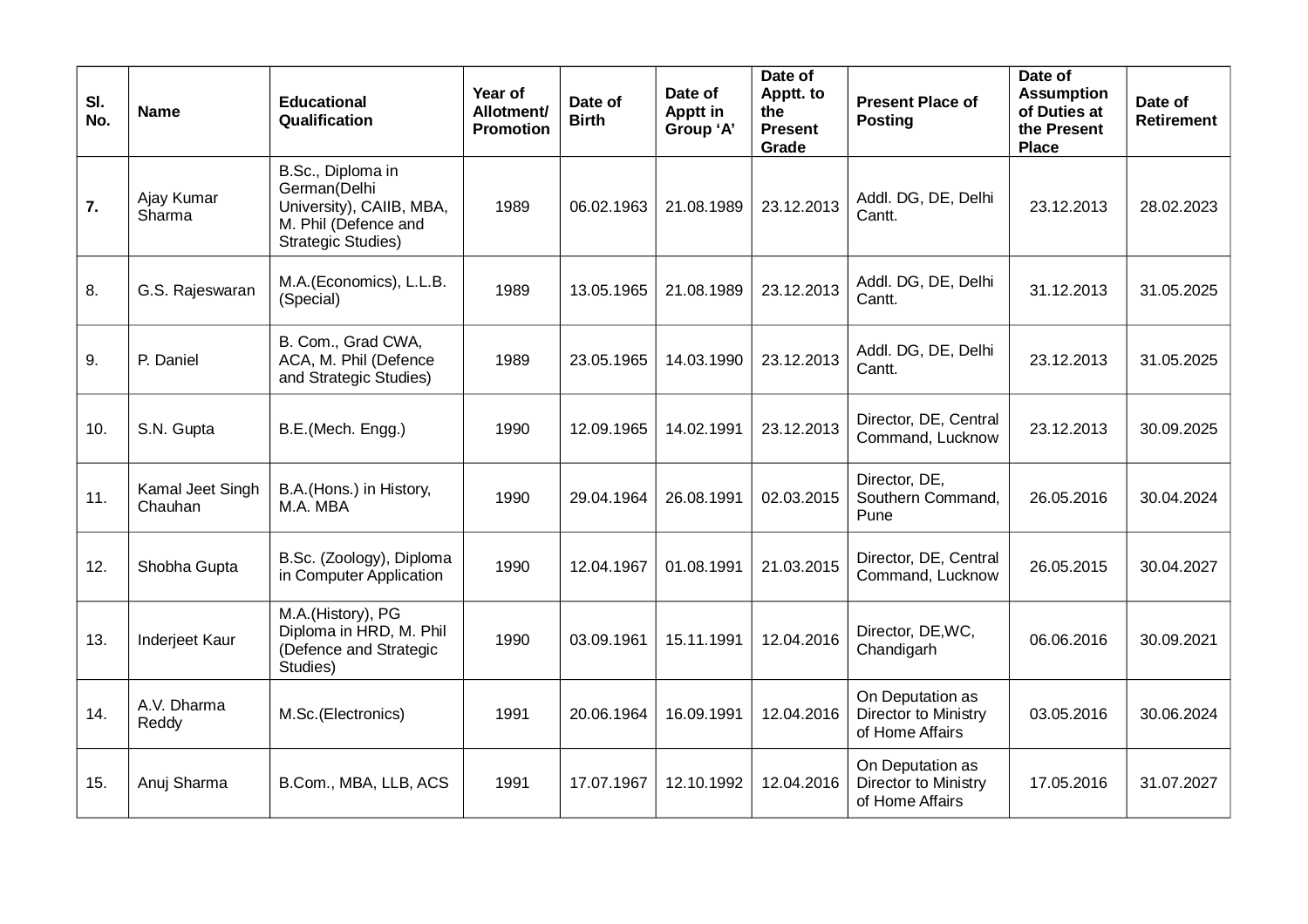| SI.<br>No. | <b>Name</b>              | <b>Educational</b><br>Qualification           | Year of<br>Allotment/<br><b>Promotion</b> | Date of<br><b>Birth</b> | Date of<br><b>Apptt in</b><br>Group 'A' | Date of<br>Apptt. to<br>the<br><b>Present</b><br>Grade | <b>Present Place of</b><br><b>Posting</b>       | Date of<br><b>Assumption</b><br>of Duties at<br>the Present<br><b>Place</b> | Date of<br><b>Retirement</b> |
|------------|--------------------------|-----------------------------------------------|-------------------------------------------|-------------------------|-----------------------------------------|--------------------------------------------------------|-------------------------------------------------|-----------------------------------------------------------------------------|------------------------------|
| 16.        | Dr. Saud Hasan<br>Khan   | B. Sc., MBBS                                  | 1991                                      | 10.06.1965              | 13.04.1992                              | 12.04.2016                                             | Director, DE, Central<br>Command, Lucknow       | 19.04.2016                                                                  | 30.06.2025                   |
| 17.        | Meena Balimane<br>Sharma | B.Sc (Micro Biology)<br><b>LLB</b>            | 1992                                      | 27.01.1966              | 15.04.1993                              | 12.04.2016                                             | Director, DE,<br>Southern Command,<br>Pune      | 17.05.2016                                                                  | 31.01.2026                   |
| 18.        | C. Ravindra              | B. Tech. in Electrical &<br>Electronics Engg. | 1993                                      | 12.02.1967              | 05.09.1993                              | 08.08.2016                                             | Presently on NDC<br>course                      | 08.08.2016                                                                  | 28.02.2027                   |
| 19.        | A. Sekhar Babu           | M. Com.                                       | 1993                                      | 20.07.1959              | 05.09.1993                              | 08.08.2016                                             | Director, DE,<br>Western Command,<br>Chandigarh | 29.08.2016                                                                  | 31.07.2019                   |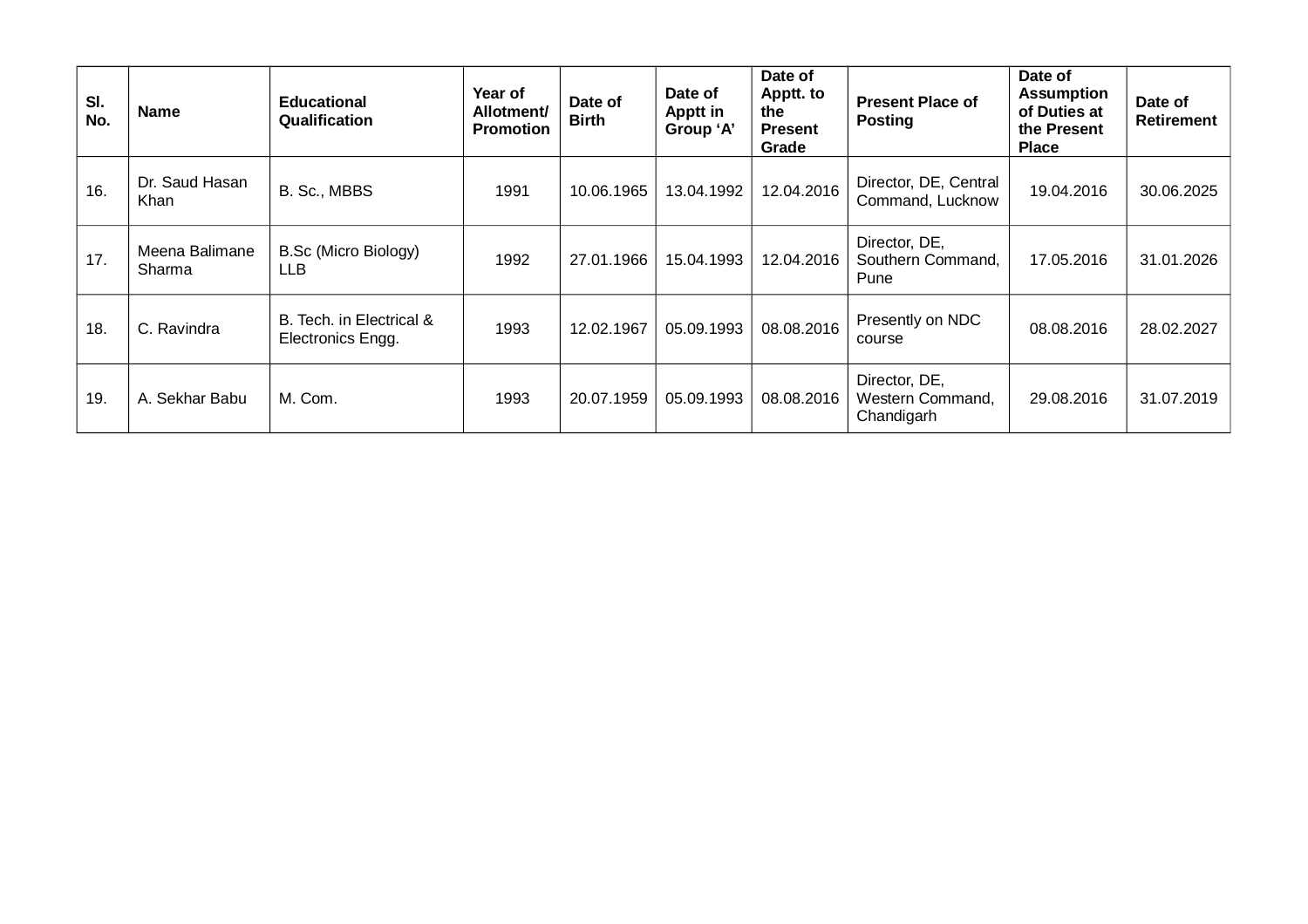### **OFFICERS IN THE JUNIOR ADMINISTRATIVE GRADE (SELECTION GRADE & ORDINARY GRADE)**

| SI.<br>No. | <b>Name</b>           | <b>Educational</b><br>Qualification                                             | Year of<br>Allotment/<br><b>Promotion</b> | Date of<br><b>Birth</b> | Date of<br><b>Apptt in</b><br>Group 'A' | Date of<br>Apptt. to<br>the<br><b>Present</b><br>Grade | <b>Present Place of</b><br><b>Posting</b>             | Date of<br><b>Assumption</b><br>of Duties at<br>the Present<br><b>Place</b> | Date of<br>Retirement |
|------------|-----------------------|---------------------------------------------------------------------------------|-------------------------------------------|-------------------------|-----------------------------------------|--------------------------------------------------------|-------------------------------------------------------|-----------------------------------------------------------------------------|-----------------------|
| 1.         | P.N.B. Sarma          | B. Sc.                                                                          | 1988                                      | 15.10.1962              | 15.03.1989                              | 30.04.2003                                             | DEO Chennai                                           | 01.08.2014                                                                  | 31.10.2022            |
| 2.         | K.C. Gupta            | AMIE(Mech Engg.), LLB                                                           | 1988                                      | 20.10.1961              | 15.03.1989                              | 30.04.2003                                             | Jt. Director, DE,<br>South-Western<br>Command, Jaipur | 16.07.2014                                                                  | 31.10.2021            |
| 3.         | Rajeev<br>Shrivastava | M.Sc.(Zoology), CAIIB                                                           | 1989                                      | 31.08.1962              | 01.03.1990                              | 30.06.2003                                             | CEO, Meerut                                           | 10.08.2015                                                                  | 31.08.2022            |
| 4.         | Navendra Nath         | M.A.(Pol. Sc.)                                                                  | 1990                                      | 27.05.1964              | 27.08.1990                              | 16.05.2006                                             | <b>DEO</b> Meerut                                     | 15.07.2013                                                                  | 31.05.2024            |
| 5.         | N. Srinivasa<br>Reddy | B.Sc., M.A., MBA, LL.B.,<br>PGDPM, PGD(Tourism &<br>Hospitality Mgt.)           | 1991                                      | 15.09.1962              | 16.09.1991                              | 10.12.2007                                             | <b>Under Suspension</b>                               |                                                                             | 30.09.2022            |
| 6.         | Bhavana Singh         | M.A.(Eng. Literature), PG<br>Diploma in Women<br>Development and<br>Empowerment | 1993                                      | 30.08.1969              | 05.09.1993                              | 22.01.2009                                             | Jt. Director, DE,<br>Central Command,<br>Lucknow      | 14.06.2013                                                                  | 31.08.2029            |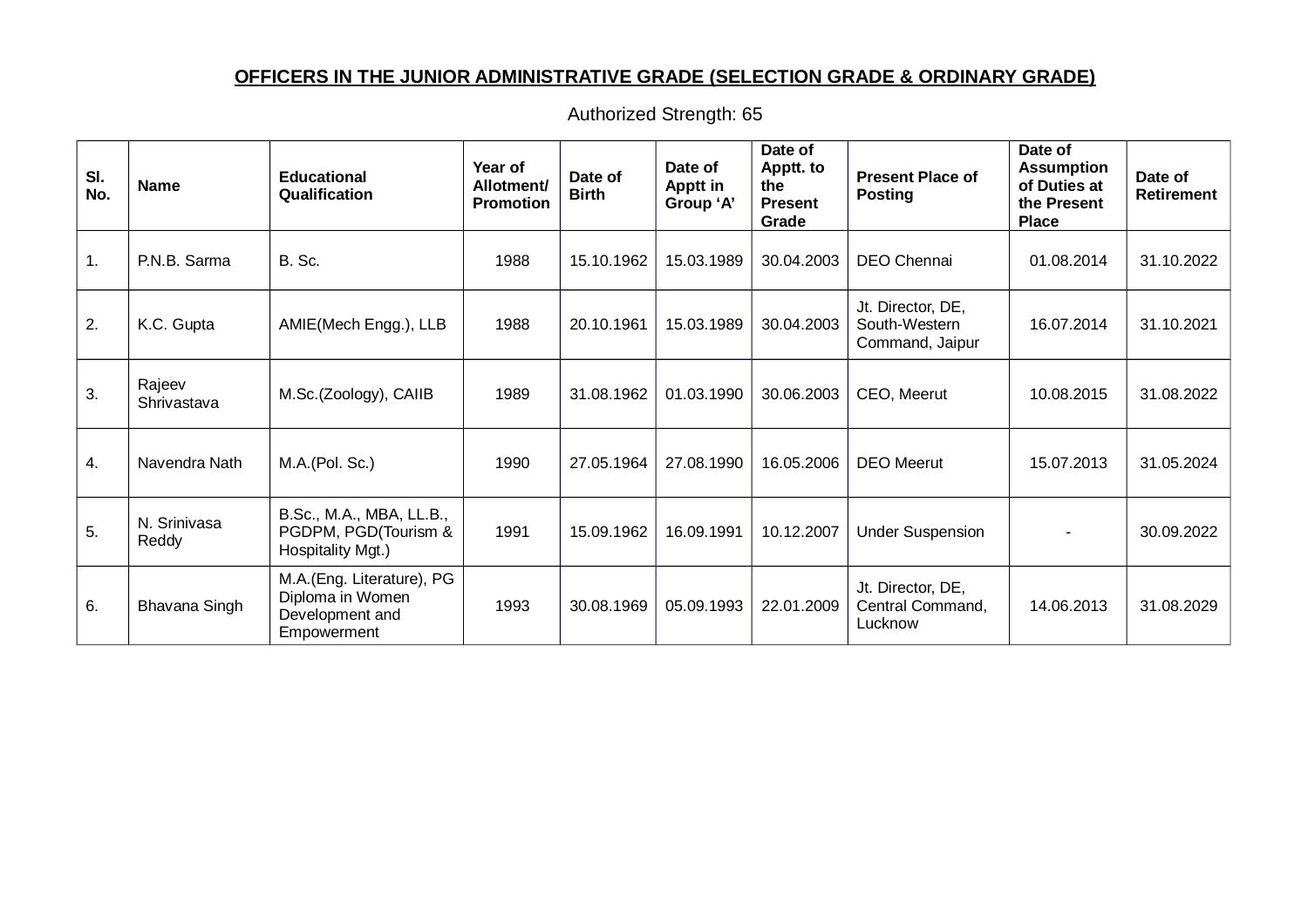| SI.<br>No. | <b>Name</b>            | <b>Educational</b><br>Qualification          | <b>Year of</b><br>Allotment/<br><b>Promotion</b> | Date of<br><b>Birth</b> | Date of<br><b>Apptt in</b><br>Group 'A' | Date of<br>Apptt. to<br>the<br><b>Present</b><br>Grade | <b>Present Place of</b><br><b>Posting</b>                                      | Date of<br><b>Assumption</b><br>of Duties at<br>the Present<br><b>Place</b> | Date of<br><b>Retirement</b> |
|------------|------------------------|----------------------------------------------|--------------------------------------------------|-------------------------|-----------------------------------------|--------------------------------------------------------|--------------------------------------------------------------------------------|-----------------------------------------------------------------------------|------------------------------|
| 7.         | Valeti<br>Premchand    | B. Pharmacy(Hons)                            | 1994                                             | 26.08.1967              | 05.10.1994                              | 08.08.2016                                             | On deputation as<br>Managing Director,<br>APTSL, Hyderabad                     | 21.06.2012                                                                  | 31.08.2027                   |
| 8.         | Saurav Ray             | B.A.(Hons.) Pol. Science,<br>M.A., M. Phil.  | 1994                                             | 23.07.1968              | 01.09.1995                              | 08.08.2016                                             | On deputation as<br>Director to Cabinet<br>Secretariat                         | 12.04.2004                                                                  | 31.07.2028                   |
| 9.         | Sonam Yangdol          | M. Phil.(Economics)                          | 1994                                             | 20.08.1966              | 04.10.1995                              | 08.08.2016                                             | CEO, Agra<br>(Under Posting<br>Director, DE, Central<br>Command,<br>Lucknow)   | 17.07.2013                                                                  | 31.08.2026                   |
| 10.        | <b>Rakesh Mittal</b>   | B.E.(Hons.)(Electronics &<br>Communications) | 1995                                             | 15.03.1972              | 04.09.1995                              | 08.08.2016                                             | On Deputation as<br>Director to Ministry<br>of Home Affairs                    | 24.05.2012                                                                  | 31.03.2032                   |
| 11.        | K. Lhouvum             | M.A.                                         | 1988                                             | 01.03.1962              | 18.07.1988                              | 15.02.2010                                             | CEO, Bareilly                                                                  | 01.06.2016                                                                  | 28.02.2022                   |
| 12.        | Nigar Fatima<br>Husain | B.Sc.(Hons.) Zoology,<br>M.A.(Sociology)     | 1996                                             | 30.06.1968              | 04.09.1996                              | 08.08.2016                                             | On Deputation as<br>Director to Ministry<br>of Human Resource<br>& Development | 03.07.2015                                                                  | 30.06.2028                   |
| 13.        | Sanjeev Kumar          | B.A.(Hons.)                                  | 1996                                             | 05.09.1967              | 04.09.1996                              | 15.02.2010                                             | CEO, Pune                                                                      | 15.07.2014                                                                  | 30.09.2027                   |
| 14.        | Parshotam Lal          | B.A.                                         | 1996                                             | 26.05.1963              | 04.09.1996                              | 15.02.2010                                             | Jt. Director, DE,<br>Eastern Command,<br>Kolkata                               | 26.02.2016                                                                  | 31.05.2023                   |
| 15.        | Sujatha Gupta          | PG (Public<br>Administration)                | 1997                                             | 15.02.1972              | 08.09.1997                              | 15.02.2010                                             | CEO Secunderabad                                                               | 03.07.2013                                                                  | 28.02.2032                   |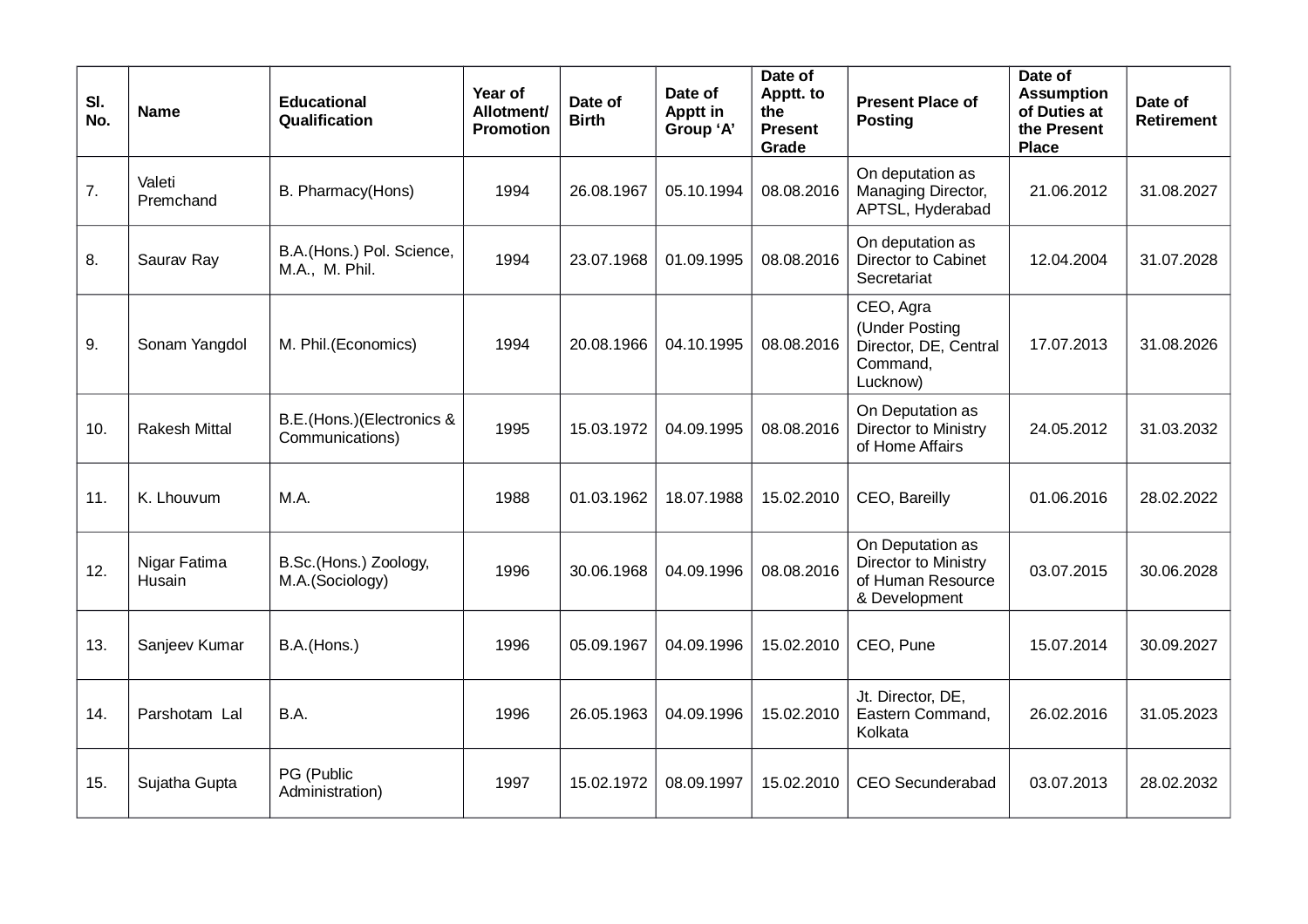| SI.<br>No. | <b>Name</b>           | <b>Educational</b><br>Qualification              | Year of<br>Allotment/<br><b>Promotion</b> | Date of<br><b>Birth</b> | Date of<br>Apptt in<br>Group 'A' | Date of<br>Apptt. to<br>the<br><b>Present</b><br>Grade | <b>Present Place of</b><br><b>Posting</b>                    | Date of<br><b>Assumption</b><br>of Duties at<br>the Present<br><b>Place</b> | Date of<br><b>Retirement</b> |
|------------|-----------------------|--------------------------------------------------|-------------------------------------------|-------------------------|----------------------------------|--------------------------------------------------------|--------------------------------------------------------------|-----------------------------------------------------------------------------|------------------------------|
| 16.        | Vibha Sharma          | M.Sc.(Zoology) B.Ed.                             | 1997                                      | 03.09.1972              | 08.09.1997                       | 15.02.2010                                             | DEO, Lucknow                                                 | 03.07.2015                                                                  | 30.09.2032                   |
| 17.        | S. Balakrishna        | B. Tech.                                         | 1997                                      | 10.05.1966              | 08.09.1997                       | 15.02.2010                                             | On deputation to<br>State Government of<br>Andhra Pradesh    | 01.06.2016                                                                  | 31.05.2026                   |
| 18.        | N.V.<br>Satyanarayana | M.Com., MA, B.Ed.                                | 1997                                      | 10.08.1968              | 01.09.1997                       | 15.02.2010                                             | CEO, Lucknow                                                 | 06.07.2015                                                                  | 31.08.2028                   |
| 19.        | D.N. Yadav            | MA(History), PhD.                                | 1997                                      | 15.01.1968              | 23.09.1997                       | 15.02.2010                                             | DEO, Pune                                                    | 17.07.2015                                                                  | 31.01.2028                   |
| 20.        | Amol Jagtap           | B.E.(Mechanical)                                 | 1997                                      | 30.06.1968              | 01.09.1997                       | 15.02.2010                                             | CEO, Kirkee                                                  | 22.07.2015                                                                  | 30.06.2028                   |
| 21.        | Alok Gupta            | M.Sc. (Specialisation in<br>Environment Biology) | 1986                                      | 12.06.1960              | 25.05.1987                       | 12.04.2013                                             | DEO, Delhi                                                   | 20.07.2015                                                                  | 30.06.2020                   |
| 22.        | K.V. Nagireddy        | B.E. & PG Dip (Shipping<br>& Export Mgt.)        | 1998                                      | 04.09.1969              | 07.09.1998                       | 17.08.2011                                             | On deputation as<br>Director to<br>Department of<br>Commerce | 01.09.2015                                                                  | 30.09.2029                   |
| 23.        | Ravi Shankar          | B.Sc., LLB                                       | 1998                                      | 05.01.1972              | 07.09.1998                       | 17.08.2011                                             | On deputation as Jt.<br>Secy. to UPSC                        | 22.12.2014                                                                  | 31.01.2032                   |
| 24.        | Puspendra Singh       | M.Sc.                                            | 1998                                      | 01.07.1970              | 07.09.1998                       | 17.08.2011                                             | Jt. Director, NIDEM,<br>Delhi Cantt.                         | 19.04.2016                                                                  | 30.06.2030                   |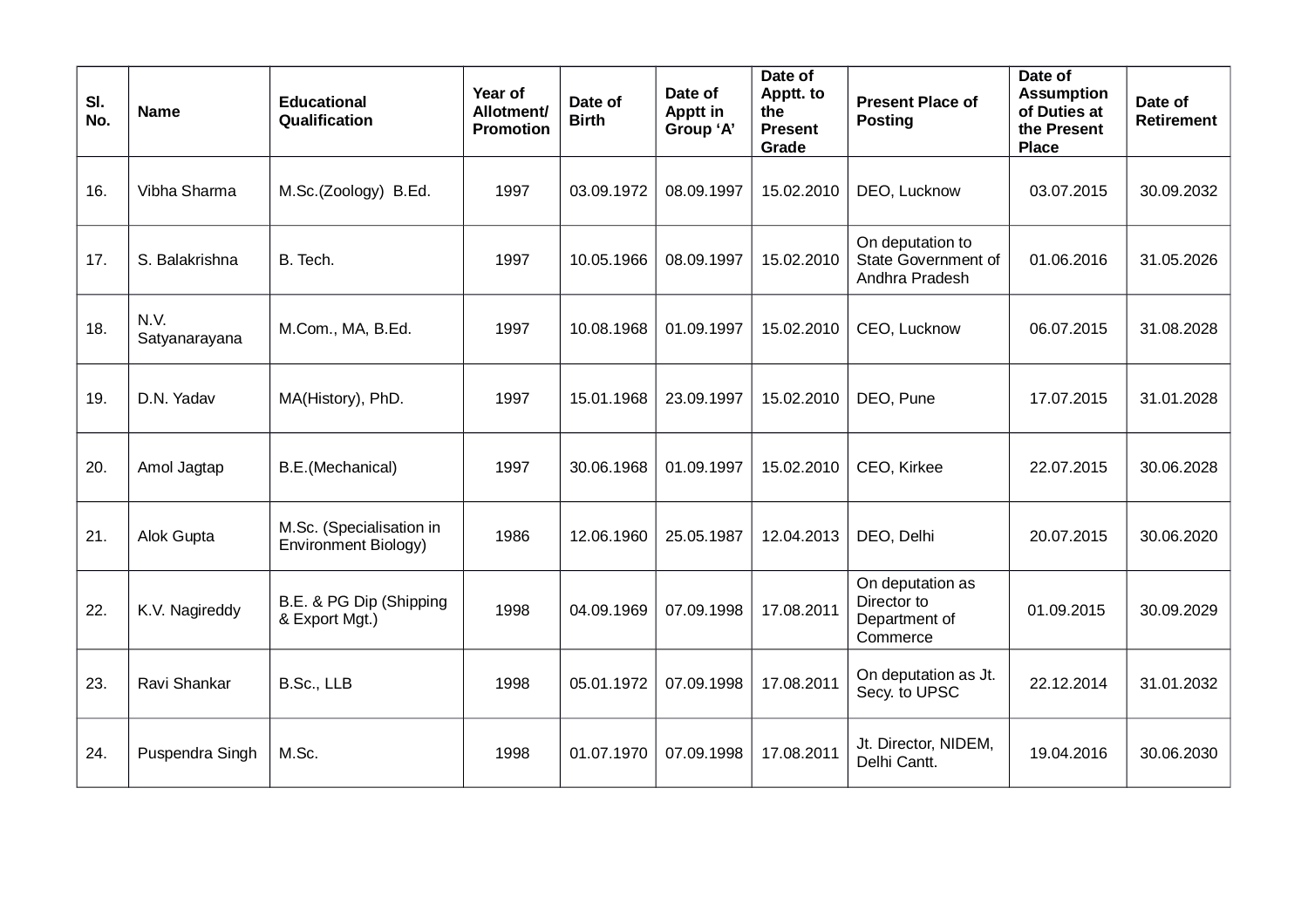| SI.<br>No. | <b>Name</b>                    | <b>Educational</b><br>Qualification                                            | Year of<br>Allotment/<br><b>Promotion</b> | Date of<br><b>Birth</b> | Date of<br>Apptt in<br>Group 'A' | Date of<br>Apptt. to<br>the<br><b>Present</b><br>Grade | <b>Present Place of</b><br><b>Posting</b>                                                                           | Date of<br><b>Assumption</b><br>of Duties at<br>the Present<br><b>Place</b> | Date of<br><b>Retirement</b> |
|------------|--------------------------------|--------------------------------------------------------------------------------|-------------------------------------------|-------------------------|----------------------------------|--------------------------------------------------------|---------------------------------------------------------------------------------------------------------------------|-----------------------------------------------------------------------------|------------------------------|
| 25.        | Prasad Chavan                  | <b>B.E.</b> (Electronics &<br>Telecommunication),<br><b>MBA</b>                | 1998                                      | 11.08.1970              | 07.09.1998                       | 17.08.2011                                             | DEO, Mumbai                                                                                                         | 11.04.2016                                                                  | 31.08.2030                   |
| 26.        | B. R. Shankar<br><b>Babu</b>   | B. Tech. (Mech<br>Engineering)                                                 | 1998                                      | 03.12.1966              | 07.09.1998                       | 17.08.2011                                             | CEO, Delhi                                                                                                          | 03.07.2015                                                                  | 31.12.2026                   |
| 27.        | Pankaj Kumar                   | M.A.                                                                           | 1996                                      | 08.05.1970              | 27.09.1996                       | 29.11.2013                                             | CEO, Clement Town                                                                                                   | 17.07.2015                                                                  | 31.05.2030                   |
| 28.        | Suresh Nagar                   | B.Sc.(Hons.) Chemistry                                                         | 1998                                      | 12.01.1974              | 07.09.1998                       | 29.11.2013                                             | Dy. Dir. Gen, DE,<br>Delhi Cantt                                                                                    | 19.04.2016                                                                  | 31.01.2034                   |
| 29.        | Yogesh Kumar                   | B.E.(Hons.)                                                                    | 1998                                      | 02.05.1970              | 07.03.1999                       | 29.11.2013                                             | Dy. Dir. Gen, DE,<br>Delhi Cantt                                                                                    | 06.07.2015                                                                  | 31.03.2030                   |
| 30.        | G. Vijay Bhaskar               | Master of Management<br>Studies(MMS)                                           | 1999                                      | 01.07.1975              | 20.09.1999                       | 29.11.2013                                             | Dy. Dir. Gen, DE,<br>Delhi Cantt                                                                                    | 02.07.2015                                                                  | 30.06.2035                   |
| 31.        | S.V.R. Chandra<br>Sekhar       | B.Tech. (Mechanical),<br>P.G. Diploma in Project<br>Planning and<br>Management | 2000                                      | 21.05.1974              | 04.09.2000                       | 29.11.2013                                             | DEO, Secunderabad                                                                                                   | <b>Under Posting</b>                                                        | 31.05.2034                   |
| 32.        | Pawar Rajendra<br>Rajaram      | M.Sc.(Agriculture), LLB                                                        | 2000                                      | 12.02.1974              | 04.09.2000                       | 29.11.2013                                             | CEO, Mhow                                                                                                           | 13.10.2015                                                                  | 29.02.2034                   |
| 33.        | Jagtap Rajendra<br>Chandrakant | B. Sc.(Agri.), M.B.A.                                                          | 2001                                      | 14.03.1973              | 03.09.2001                       | 07.01.2016                                             | On deputation as<br>Addl. Commissioner,<br>Pune Municipal<br>Corporation, to State<br>Government of<br>Maharashtra. | 02.07.2012                                                                  | 31.03.2033                   |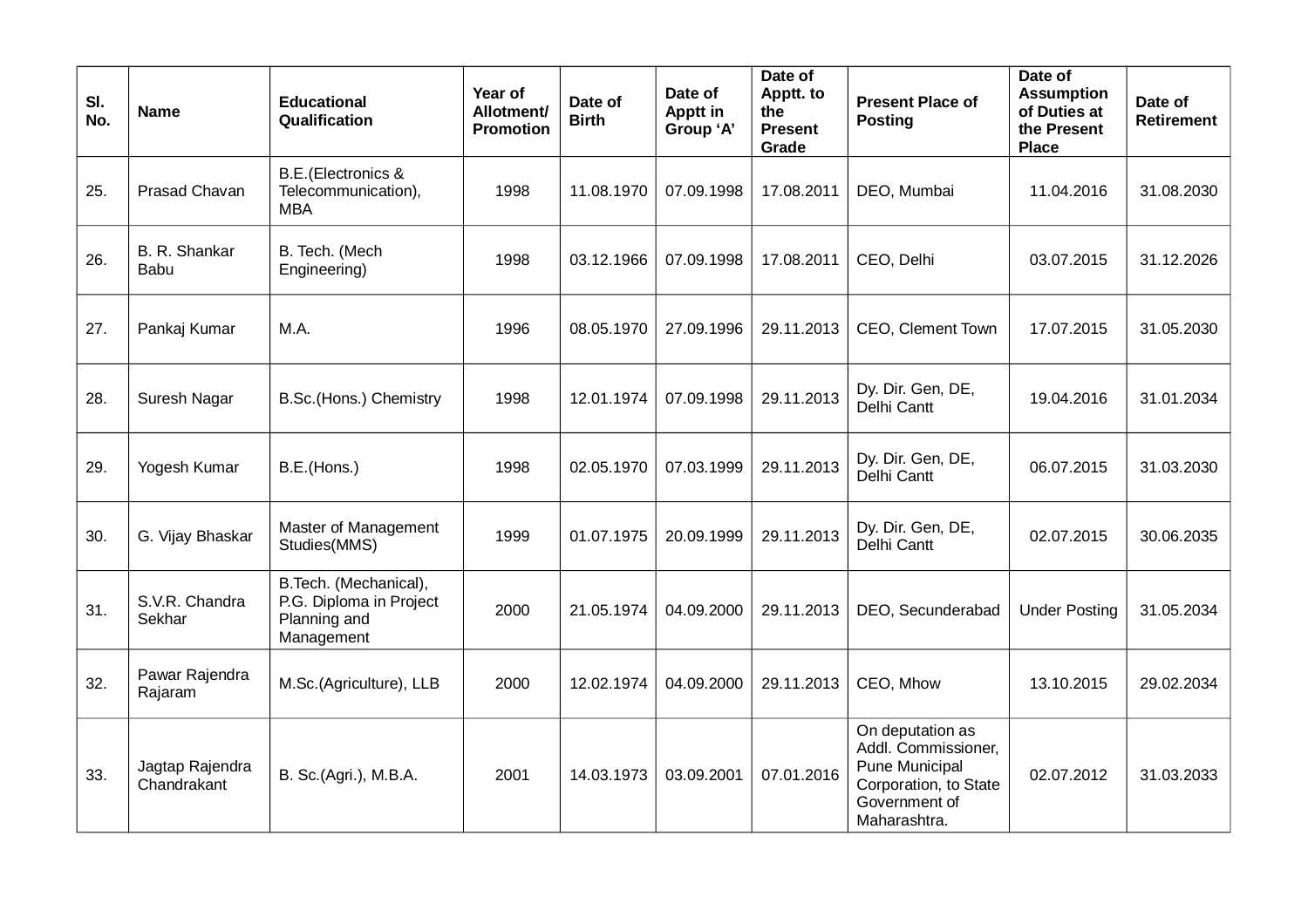| SI.<br>No. | <b>Name</b>             | <b>Educational</b><br>Qualification        | Year of<br>Allotment/<br><b>Promotion</b> | Date of<br><b>Birth</b> | Date of<br>Apptt in<br>Group 'A' | Date of<br>Apptt. to<br>the<br><b>Present</b><br>Grade | <b>Present Place of</b><br><b>Posting</b>                                   | Date of<br><b>Assumption</b><br>of Duties at<br>the Present<br><b>Place</b> | Date of<br><b>Retirement</b> |
|------------|-------------------------|--------------------------------------------|-------------------------------------------|-------------------------|----------------------------------|--------------------------------------------------------|-----------------------------------------------------------------------------|-----------------------------------------------------------------------------|------------------------------|
| 34.        | D. Madhukar<br>Naik     | B. Tech. (Electronics &<br>Communications) | 2002                                      | 03.06.1972              | 28.03.2003                       | 07.01.2016                                             | On deputation as<br>Deputy Secretary to<br>Ministry of Minority<br>Affairs. | 09.06.2016                                                                  | 30.06.2032                   |
| 35.        | Amit Kumar              | M.A.(Geography)                            | 2004                                      | 20.06.1979              | 28.03.2005                       | 07.01.2016                                             | Dy. Dir. Gen, DE,<br>Delhi Cantt                                            | 18.04.2016                                                                  | 30.06.2039                   |
| 36.        | Shalini Pandey          | M.A. (Pol. Sc.),<br>M. Phil.               | 2004                                      | 17.09.1978              | 26.05.2005                       | 07.01.2016                                             | Dy. Director General,<br>DG, DE                                             | <b>Under Posting</b>                                                        | 30.09.2038                   |
| 37.        | Burande Kedar<br>Prasad | B.E. (Mechanical)                          | 2004                                      | 27.02.1978              | 30.05.2005                       | 07.01.2016                                             | Dy. Director General,<br>DG, DE                                             | <b>Under Posting</b>                                                        | 28.02.2038                   |
| 38.        | Harendra Singh          | B. Tech. (Electrical<br>$Engg.$ )          | 2005                                      | 26.12.1977              | 22.08.2005                       | 07.01.2016                                             | CEO, Jabalpur                                                               | 02.07.2015                                                                  | 31.12.2037                   |
| 39.        | <b>Vivek Kumar</b>      | M. Phil (Geography)                        | 2005                                      | 07.07.1978              | 01.07.2006                       | 31.05.2016                                             | Dy. Director General,<br>DE, Delhi Cantt.                                   | 31.05.2016                                                                  | 31.07.2038                   |
| 40.        | Sharmistha<br>Maitra    | M. Phil (Economics)                        | 2005                                      | 08.10.1977              | 06.07.2006                       | 31.05.2016                                             | Dy. Director General,<br>DE, Delhi Cantt.                                   | 31.05.2016                                                                  | 31.10.2037                   |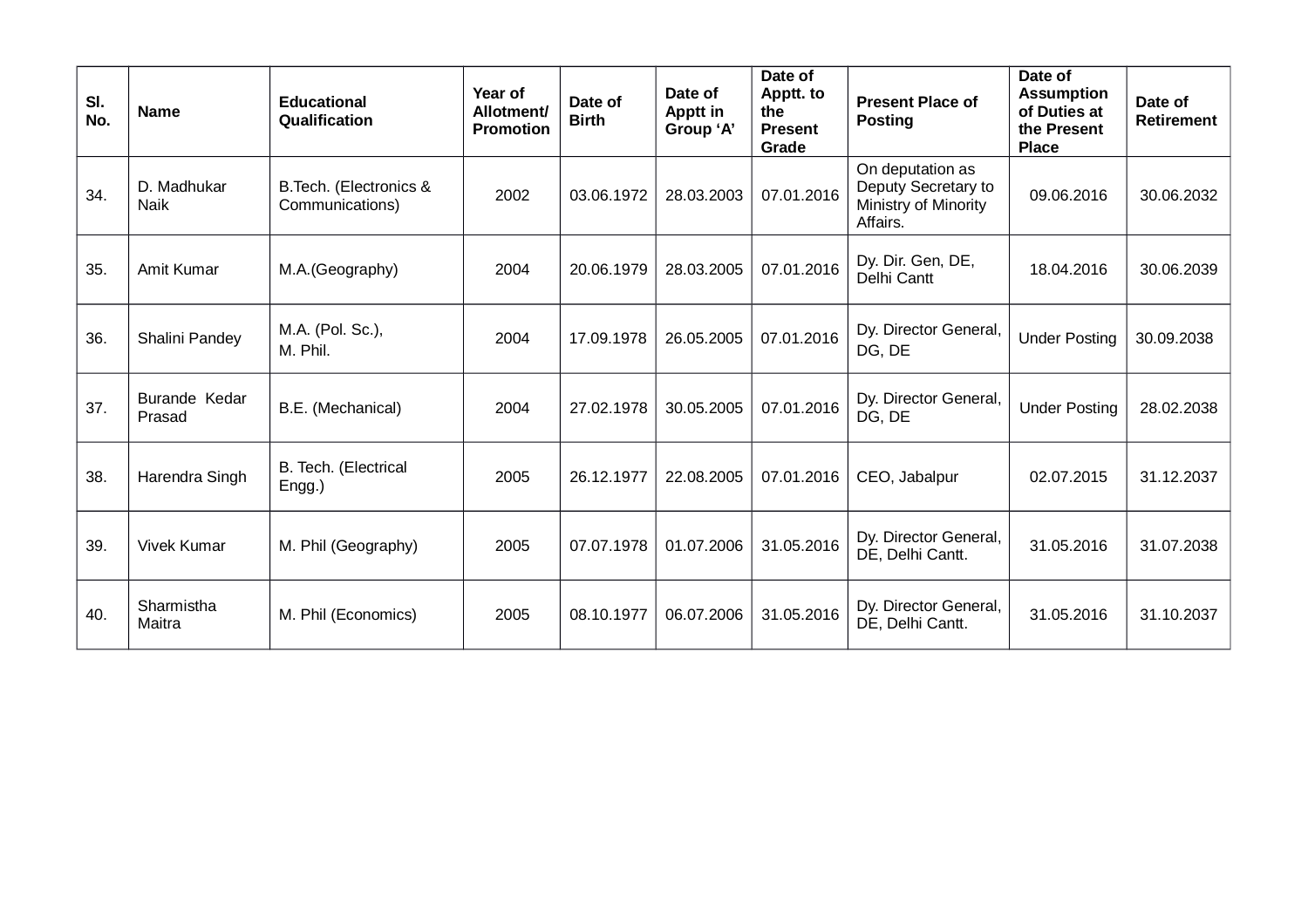# **OFFICERS IN THE SENIOR TIME SCALE (STS)**

| SI.<br>No.     | <b>Name</b>             | <b>Educational</b><br>Qualification | Year of<br><b>Allotment</b><br><b>Promotion</b> | Date of<br><b>Birth</b> | Date of<br><b>Apptt in</b><br>Group 'A' | Date of<br>Apptt. to<br>the<br><b>Present</b><br>Grade | <b>Present Place of</b><br><b>Posting</b>                   | Date of<br><b>Assumption</b><br>of Duties at<br>the Present<br><b>Place</b> | Date of<br>Retirement |
|----------------|-------------------------|-------------------------------------|-------------------------------------------------|-------------------------|-----------------------------------------|--------------------------------------------------------|-------------------------------------------------------------|-----------------------------------------------------------------------------|-----------------------|
| $\mathbf{1}$ . | Ajay Kumar<br>Choudhary | M.A., LLB                           | 1997                                            | 02.07.1970              | 25.08.1997                              | 06.01.2004                                             | <b>Under Suspension</b>                                     |                                                                             | 31.07.2030            |
| 2.             | Sumitra Mishra          | B.Sc., M.A., LLB                    | 1998                                            | 11.05.1976              | 07.09.1998                              | 08.08.2005                                             | On long Leave                                               |                                                                             | 31.05.2036            |
| 3.             | Subrat Pal              | B.A. (Sociology)                    | 2007                                            | 05.07.1980              | 30.03.2011                              | 31.08.2015                                             | CEO, Dehradun<br>(Under Posting<br>Addl. DEO,<br>Bangalore) | 15.07.2015                                                                  | 31.07.2040            |
| 4.             | Meenakshi               | M.A. (Public<br>Administration)     | 2008                                            | 30.01.1983              | 13.04.2011                              | 31.08.2015                                             | Addl. CEO, Jalandhar                                        | 25.07.2016                                                                  | 31.01.2043            |
| 5.             | Neha Gupta              | M.A.(History)                       | 2008                                            | 12.09.1983              | 21.04.2011                              | 31.08.2015                                             | DEO, Mhow                                                   | 18.05.2016                                                                  | 30.09.2043            |
| 6.             | S. Prabakaran           | M.A. (Economics)                    | 2009                                            | 21.07.1976              | 03.05.2011                              | 31.08.2015                                             | DEO, Visakhapatnam                                          | 06.07.2015                                                                  | 31.07.2036            |
| 7.             | Promila Jaiswal         | B.Sc., M.A.(Archaeology)            | 2009                                            | 01.10.1976              | 12.05.2011                              | 31.08.2015                                             | CEO, Varanasi                                               | 14.07.2014                                                                  | 30.09.2036            |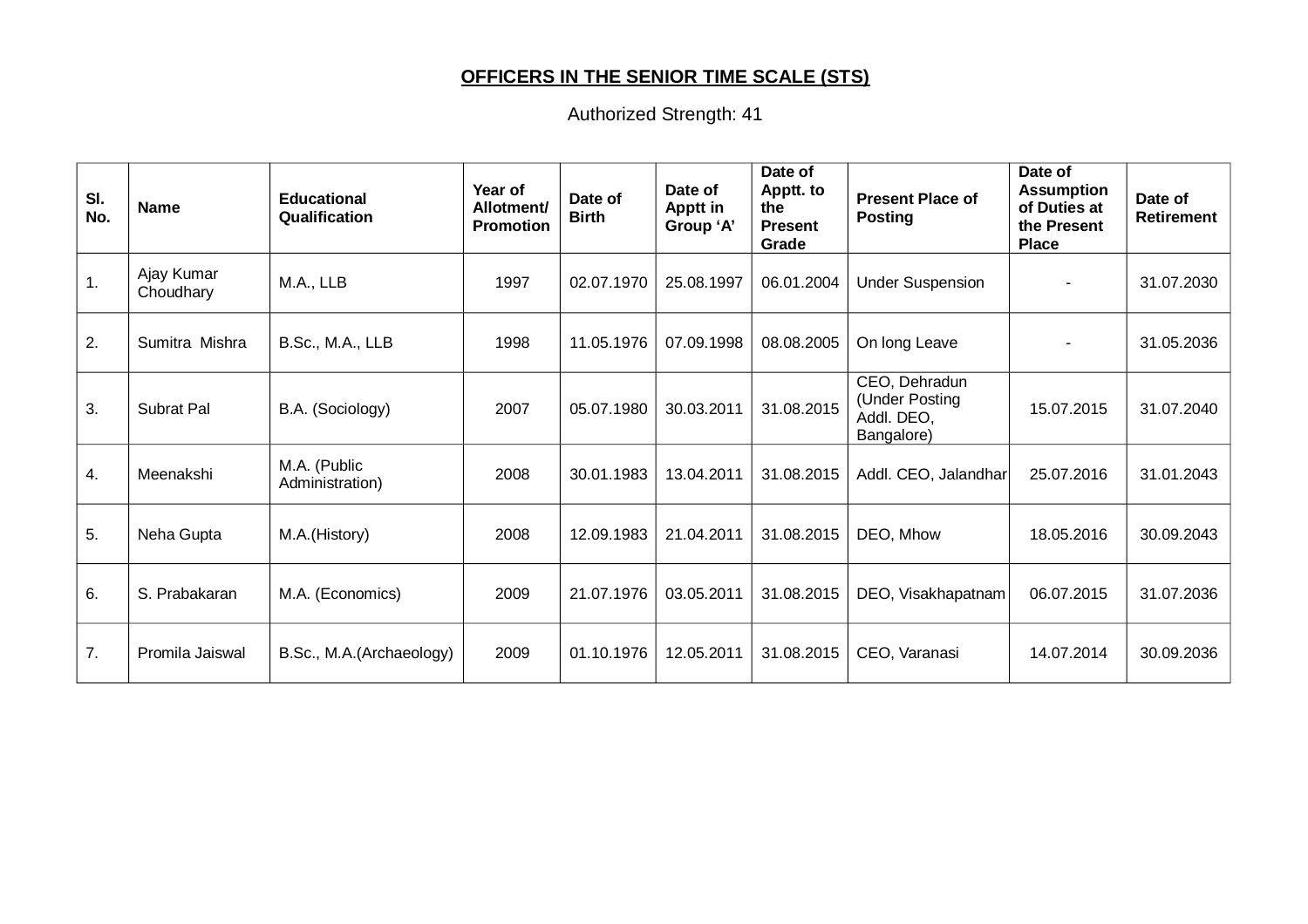| SI.<br>No. | <b>Name</b>                    | <b>Educational</b><br>Qualification    | Year of<br>Allotment/<br><b>Promotion</b> | Date of<br><b>Birth</b> | Date of<br>Apptt in<br>Group 'A' | Date of<br>Apptt. to<br>the<br><b>Present</b><br>Grade | <b>Present Place of</b><br><b>Posting</b>                 | Date of<br><b>Assumption</b><br>of Duties at<br>the Present<br><b>Place</b> | Date of<br><b>Retirement</b> |
|------------|--------------------------------|----------------------------------------|-------------------------------------------|-------------------------|----------------------------------|--------------------------------------------------------|-----------------------------------------------------------|-----------------------------------------------------------------------------|------------------------------|
| 8.         | Shreyas<br>Maganbhai Patel     | B.E. (Computer)                        | 2010                                      | 09.05.1980              | 30.08.2010                       | 31.08.2015                                             | Asstt. Director<br>General, DE, Delhi<br>Cantt.           | 23.11.2015                                                                  | 31.05.2040                   |
| 9.         | <b>Ompal Singh</b>             | B.A., B.Ed., M.A. (Eng.<br>Literature) | 2010                                      | 07.12.1972              | 30.08.2010                       | 31.08.2015                                             | CEO, Ferozpur                                             | 22.07.2015                                                                  | 31.12.2032                   |
| 10.        | Stephen PD                     | B.A.                                   | 2010                                      | 19.06.1981              | 27.12.2010                       | 31.08.2015                                             | CEO, Ahmedabad                                            | 29.07.2015                                                                  | 30.06.2041                   |
| 11.        | Rahul Anand<br>Sharma          | B.A.(Pol. Sc.)                         | 2010                                      | 04.05.1985              | 05.12.2011                       | 31.08.2015                                             | DEO, Jabalpur                                             | 11.08.2015                                                                  | 31.05.2045                   |
| 12.        | Pawar<br>Vidhyadhar<br>Vasudeo | B.Sc.(Agri.), M.Sc.(Agri)              | 2010                                      | 21.06.1984              | 12.12.2011                       | 31.08.2015                                             | CEO, Kamptee                                              | 08.07.2015                                                                  | 30.06.2044                   |
| 13.        | Jakir Hussain                  | <b>B.A., M.A.</b>                      | 2010                                      | 26.06.1980              | 22.12.2011                       | 31.08.2015                                             | DEO, Bikaner<br>(Under Posting<br>Addl. CEO,<br>Dehradun) | 10.08.2015                                                                  | 30.06.2040                   |
| 14.        | Amit Kumar<br>Mishra           | B.Com.                                 | 2010                                      | 01.07.1984              | 05.12.2011                       | 31.08.2015                                             | Addl. DEO, Agra                                           | 13.07.2015                                                                  | 30.06.2044                   |
| 15.        | Arvind Kumar<br>Dwivedi        | B.E.(Marine)                           | 2010                                      | 04.01.1982              | 28.12.2011                       | 31.08.2015                                             | Addl. DEO Kolkata                                         | 26.05.2016                                                                  | 31.01.2042                   |
| 16.        | Pramod Kumar<br>Singh          | B.A.                                   | 2010                                      | 21.04.1979              | 05.12.2011                       | 31.08.2015                                             | DEO, Bareilly                                             | 02.06.2016                                                                  | 30.04.2039                   |
| 17.        | J.S. Salvi                     | B.A.(Special), M.A.(Hindi)             | $\overline{\phantom{a}}$                  | 01.04.1957              | 31.03.2010                       | 31.08.2015                                             | Deputy Director, DE,<br>Southern Command,<br>Pune         | 05.08.2014                                                                  | 31.03.2017                   |
| 18.        | D.S. Khatri                    | B.A., M.A.(Public<br>Administration)   |                                           | 12.07.1956              | 31.03.2010                       | 31.08.2015                                             | Jt. CEO, Meerut                                           | 30.05.2015                                                                  | 31.07.2016                   |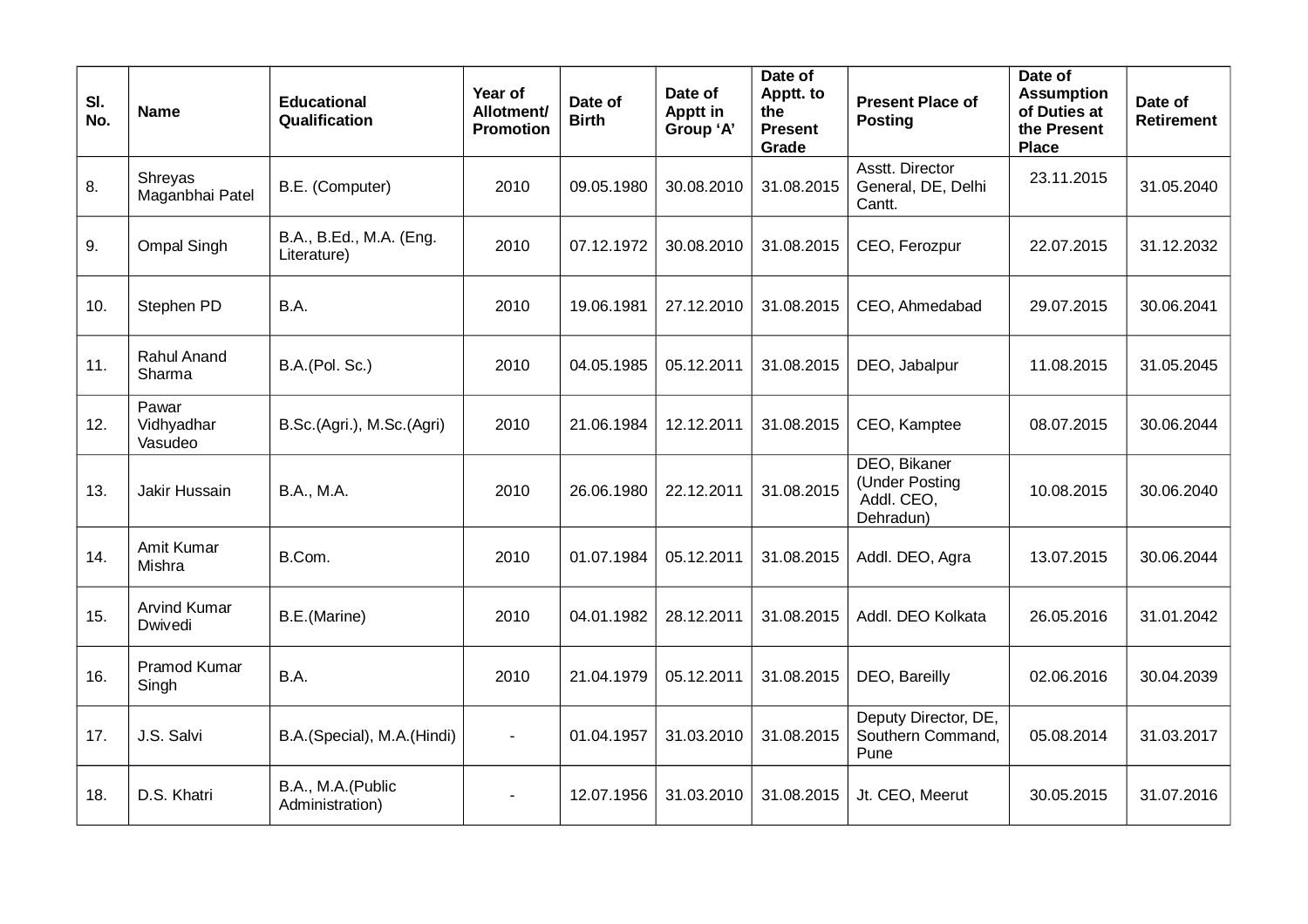| SI.<br>No. | <b>Name</b>                          | <b>Educational</b><br>Qualification   | Year of<br>Allotment/<br><b>Promotion</b> | Date of<br><b>Birth</b> | Date of<br>Apptt in<br>Group 'A' | Date of<br>Apptt. to<br>the<br><b>Present</b><br>Grade | <b>Present Place of</b><br><b>Posting</b>           | Date of<br><b>Assumption</b><br>of Duties at<br>the Present<br><b>Place</b> | Date of<br><b>Retirement</b> |
|------------|--------------------------------------|---------------------------------------|-------------------------------------------|-------------------------|----------------------------------|--------------------------------------------------------|-----------------------------------------------------|-----------------------------------------------------------------------------|------------------------------|
| 19.        | V.K. Bhatia                          | B.E.(Civil)                           |                                           | 08.03.1963              | 31.03.2010                       | 31.08.2015                                             | DEO, Northern<br>Command, Udhampur                  | 05.08.2015                                                                  | 31.03.2023                   |
| 20.        | Ajay Kumar<br>Sehgal                 | B.E.(Civil)                           |                                           | 12.04.1967              | 30.04.2010                       | 31.08.2015                                             | Addl. DEO, Jaipur                                   | 13.06.2016                                                                  | 30.04.2027                   |
| 21.        | Vijay Rajak                          | B.Sc. (Civil Engineering)             |                                           | 02.01.1974              | 31.03.2010                       | 31.08.2015                                             | CEO, Barrackpore                                    | 07.06.2016                                                                  | 31.01.2034                   |
| 22.        | <b>Nair Vineet</b><br>Satyanarayanan | B.E.(Mech.)                           | 2011                                      | 28.06.1983              | 19.12.2011                       | 19.12.2011                                             | Addl. CEO, Kanpur                                   | 20.06.2016                                                                  | 30.06.2043                   |
| 23.        | Mamta                                | B.Sc.-I, B.A.M.S.                     | 2011                                      | 08.04.1979              | 29.08.2011                       | 29.08.2011                                             | DEO, Ambala                                         | 03.06.2016                                                                  | 30.04.2039                   |
| 24.        | Jyoti Kumar                          | B Sc. (Hons), M.Sc.<br>(Anthropology) | 2011                                      | 01.03.1982              | 04.06.2012                       | 04.06.2012                                             | DEO, Ahmedabad                                      | 23.05.2016                                                                  | 28.02.2042                   |
| 25.        | M Venkat<br>Narasimha<br>Reddy       | B. Tech, M. Tech<br>(Biotechnology)   | 2011                                      | 10.03.1986              | 15.10.2012                       | 15.10.2012                                             | CEO, Ranikhet<br>(Under Posting<br>Addl. CEO, Agra) | 23.07.2015                                                                  | 31.03.2046                   |
| 28.        | Vineet Kumar                         | B. E.(Electronics &<br>Communication) | 2011                                      | 21.06.1981              | 01.09.2012                       | 01.09.2012                                             | CEO, Danapur                                        | 15.07.2015                                                                  | 30.06.2041                   |
| 29.        | <b>Kaushal Gautam</b>                | B.E(Civil)                            |                                           | 25.06.1977              | 11.10.2011                       | 11.10.2011                                             | CEO, Mathura                                        | 13.07.2015                                                                  | 30.06.2037                   |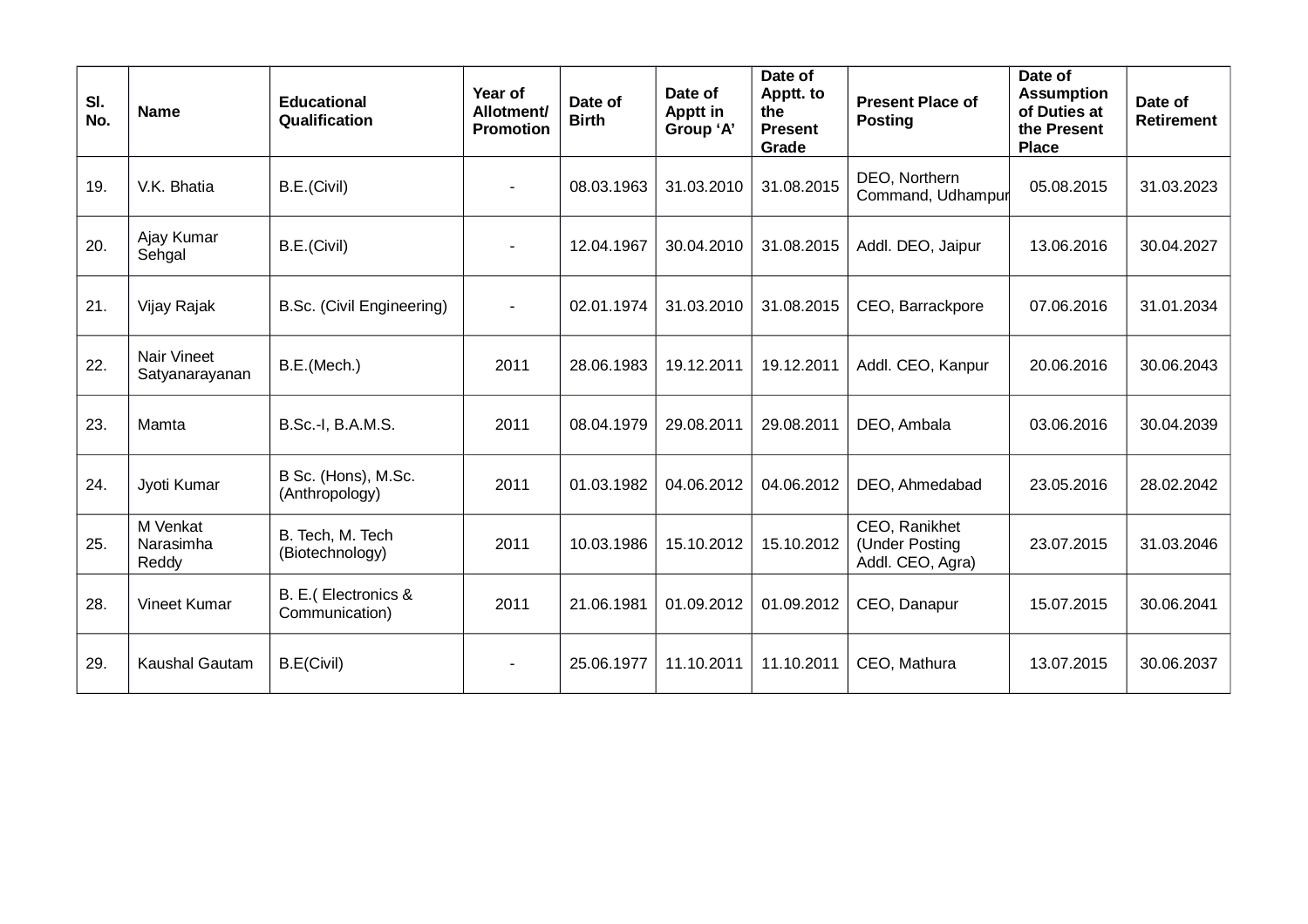# **OFFICERS IN THE JUNIOR TIME SCALE (JTS)**

Authorized Strength: 56

| SI.<br>No.     | <b>Name</b>           | <b>Educational</b><br>Qualification                                    | <b>CSE</b><br><b>Exam</b> | Year of<br>Allotment/<br><b>Promotio</b><br>n | Date of<br><b>Birth</b> | Date of<br>Apptt in<br>Group 'A' | Date of<br>Apptt. to<br>the<br><b>Present</b><br>Grade | <b>Present Place of</b><br><b>Posting</b> | Date of<br><b>Assumption</b><br>of Duties at<br>the Present<br><b>Place</b> | Date of<br><b>Retirement</b> |
|----------------|-----------------------|------------------------------------------------------------------------|---------------------------|-----------------------------------------------|-------------------------|----------------------------------|--------------------------------------------------------|-------------------------------------------|-----------------------------------------------------------------------------|------------------------------|
| $\mathbf{1}$ . | Raman Deep<br>Singh   | <b>B.Sc. LLB</b>                                                       | 1984                      | 1985                                          | 19.03.195<br>9          | 26.08.198<br>5                   | 26.08.198<br>5                                         | DEO, Pathankot                            | 22.08.2014                                                                  | 31.03.2019                   |
| 2.             | <b>B.</b> Ajith Reddy | B. Tech (Bio<br>Technology)                                            | 2011                      | 2012                                          | 23.12.198<br>4          | 14.12.201<br>$\overline{2}$      | 14.12.201<br>2                                         | CEO, St. Thomas<br>Mount                  | 27.07.2015                                                                  | 31.12.2044                   |
| 3.             | Divya S.              | <b>B. Tech</b> (Electronics<br>& Communication)                        | 2011                      | 2012                                          | 07.02.198<br>8          | 03.09.201<br>2                   | 03.09.201<br>$\overline{c}$                            | DEO, Goa                                  | 10.07.2015                                                                  | 29.02.2048                   |
| 4.             | Harish Varmaa P       | B. Sc.(Visual<br>Communication),<br>M. A. (International<br>Relations) | 2011                      | 2012                                          | 26.12.198<br>8          | 03.09.201<br>$\overline{2}$      | 03.09.201<br>$\overline{c}$                            | CEO, Wellington                           | 13.05.2016                                                                  | 31.12.2048                   |
| 5.             | Abhijit Sanap         | <b>B.E.</b> (Electrical<br>Engineering)                                | 2011                      | 2012                                          | 26.04.198               | 17.12.201<br>2                   | 17.12.201<br>$\mathcal{P}$                             | CEO, Dehu Road                            | 13.06.2016                                                                  | 30.04.2047                   |
| 6.             | Harsha H E            | <b>B. Tech</b> (Electronics<br>& Communication)                        | 2011                      | 2012                                          | 13.03.198<br>0          | 17.12.201<br>2                   | 17.12.201<br>2                                         | CEO, Belgaum                              | 03.07.2015                                                                  | 31.03.2040                   |
| 7.             | Ajay Kumar            | B. Tech.(Chemical<br>Engineering)                                      | 2011                      | 2012                                          | 15.02.198<br>2          | 17.12.201<br>2                   | 17.12.201<br>2                                         | DEO, Tezpur                               | 06.07.2015                                                                  | 28.02.2042                   |
| 8.             | Varun Kalia           | B. E.(Computer<br>Science<br>Management),                              | 2011                      | 2012                                          | 21.01.198               | 17.12.201<br>2                   | 17.12.201<br>2                                         | DEO, Ambala                               | 23.05.2016                                                                  | 31.01.2047                   |

.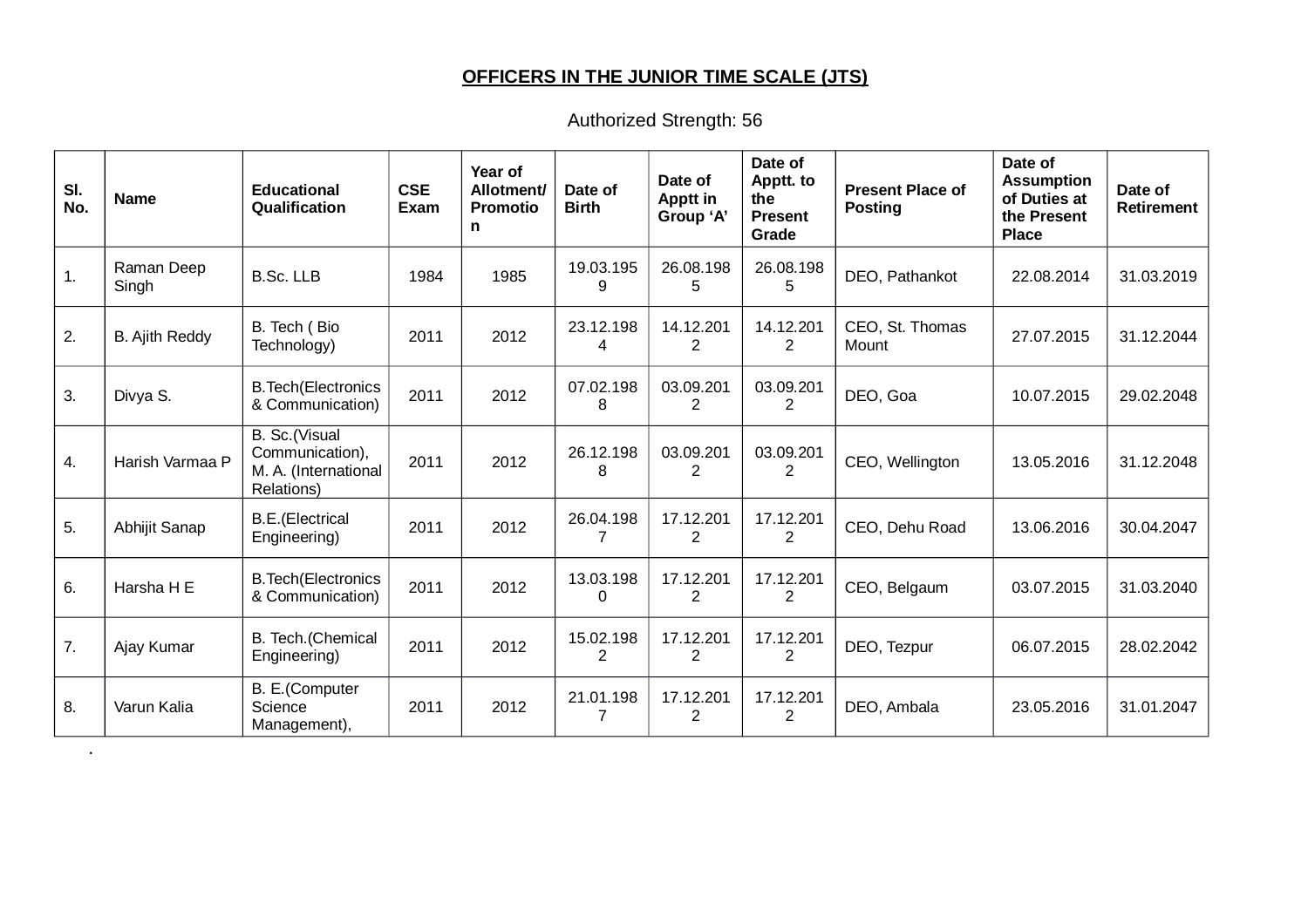| SI.<br>No. | <b>Name</b>                            | <b>Educational</b><br>Qualification                                                       | <b>CSE</b><br>Exam | Year of<br>Allotment/<br><b>Promotio</b><br>n | Date of<br><b>Birth</b>   | Date of<br><b>Apptt in</b><br>Group 'A' | Date of<br>Apptt. to<br>the<br><b>Present</b><br>Grade | <b>Present Place of</b><br><b>Posting</b>                                 | Date of<br><b>Assumption</b><br>of Duties at<br>the Present<br><b>Place</b> | Date of<br><b>Retirement</b> |
|------------|----------------------------------------|-------------------------------------------------------------------------------------------|--------------------|-----------------------------------------------|---------------------------|-----------------------------------------|--------------------------------------------------------|---------------------------------------------------------------------------|-----------------------------------------------------------------------------|------------------------------|
| 9.         | Lalrinpuii Hrahsel                     | B. Sc. (Plant<br>Biology & Plant Bio<br>Technology), M.A.<br>(International<br>Relations) | 2011               | 2012                                          | 04.04.198<br>4            | 17.12.201<br>2                          | 17.12.201<br>$\overline{2}$                            | DEO, Jorhat                                                               | 17.07.2015                                                                  | 30.04.2044                   |
| 10.        | <b>Vilas</b><br>Harishchandra<br>Pawar | B.E. (Mechanical)                                                                         | 2011               | 2012                                          | 02.06.198<br>$\mathbf{1}$ | 31.12.191<br>$\overline{2}$             | 31.12.201<br>$\overline{2}$                            | Addl. CEO, Deolali                                                        | 28.07.2015                                                                  | 30.06.2041                   |
| 11.        | Deepak Mohan                           | B.E. (Electronics &<br>Communication)                                                     | 2011               | 2012                                          | 11.01.198<br>4            | 01.05.201<br>3                          | 01.05.201<br>3                                         | DEO, Siliguri                                                             | 30.05.2016                                                                  | 31.01.2044                   |
| 12.        | Mahesh Chandra<br>Saini                | M.A.(Geography),<br>M. Phil (Population<br>Studies)                                       | 2011               | 2012                                          | 14.11.198<br>6            | 01.05.201<br>3                          | 01.05.201<br>3                                         | CEO, Faizabad<br>(Under Posting<br>DEO, Bikaner)                          | 20.07.2015                                                                  | 30.11.2046                   |
| 13.        | Dr. Anupam<br>Talwar                   | M.B.B.S.                                                                                  | 2011               | 2012                                          | 18.07.198<br>5            | 02.09.201<br>3                          | 02.09.201<br>3                                         | Asstt. Director, DE,<br>NC, Jammu                                         | 15.02.2016                                                                  | 31.07.2045                   |
| 14.        | C Dinesh Kumar<br>Reddy                | B.E. (B. Tech.)<br>(Electronics<br>Communications<br>Engg.)                               | 2011               | 2012                                          | 25.08.198<br>8            | 23.12.201<br>3                          | 23.12.201<br>3                                         | Dy. Asstt.Director<br>General, DG DE<br>(Under Posting CEO,<br>Allahabad) | 17.02.2016                                                                  | 31.08.2048                   |
| 15.        | Abhimanyu<br>Singh                     | B.E. (Computer<br>Science)                                                                | 2011               | 2012                                          | 16.07.198<br>4            | 02.09.201<br>3                          | 02.09.201<br>3                                         | CEO, Jhansi                                                               | 08.07.2015                                                                  | 31.07.2044                   |
| 16.        | Kapil Goyal                            | B. E. (Electronics &<br>Communications)                                                   | 2011               | 2012                                          | 15.07.198<br>5            | 02.09.201<br>3                          | 02.09.201<br>3                                         | CEO, Badami Bagh                                                          | 10.11.2015                                                                  | 31.07.2045                   |
| 17.        | <b>Barchaswa</b>                       | B.Sc.                                                                                     | 2012               | 2013                                          | 07.02.198<br>$\mathbf{1}$ | 02.09.201<br>3                          | 02.09.201<br>3                                         | DEO, Guwahati                                                             | 23.05.2016                                                                  | 28.02.2041                   |
| 18.        | Manisha Jat                            | <b>B.Sc., B.Ed.</b>                                                                       | 2012               | 2013                                          | 07.12.197<br>8            | 23.12.201<br>3                          | 23.12.201<br>3                                         | DEO, Bhopal                                                               | 11.05.2016                                                                  | 31.12.2038                   |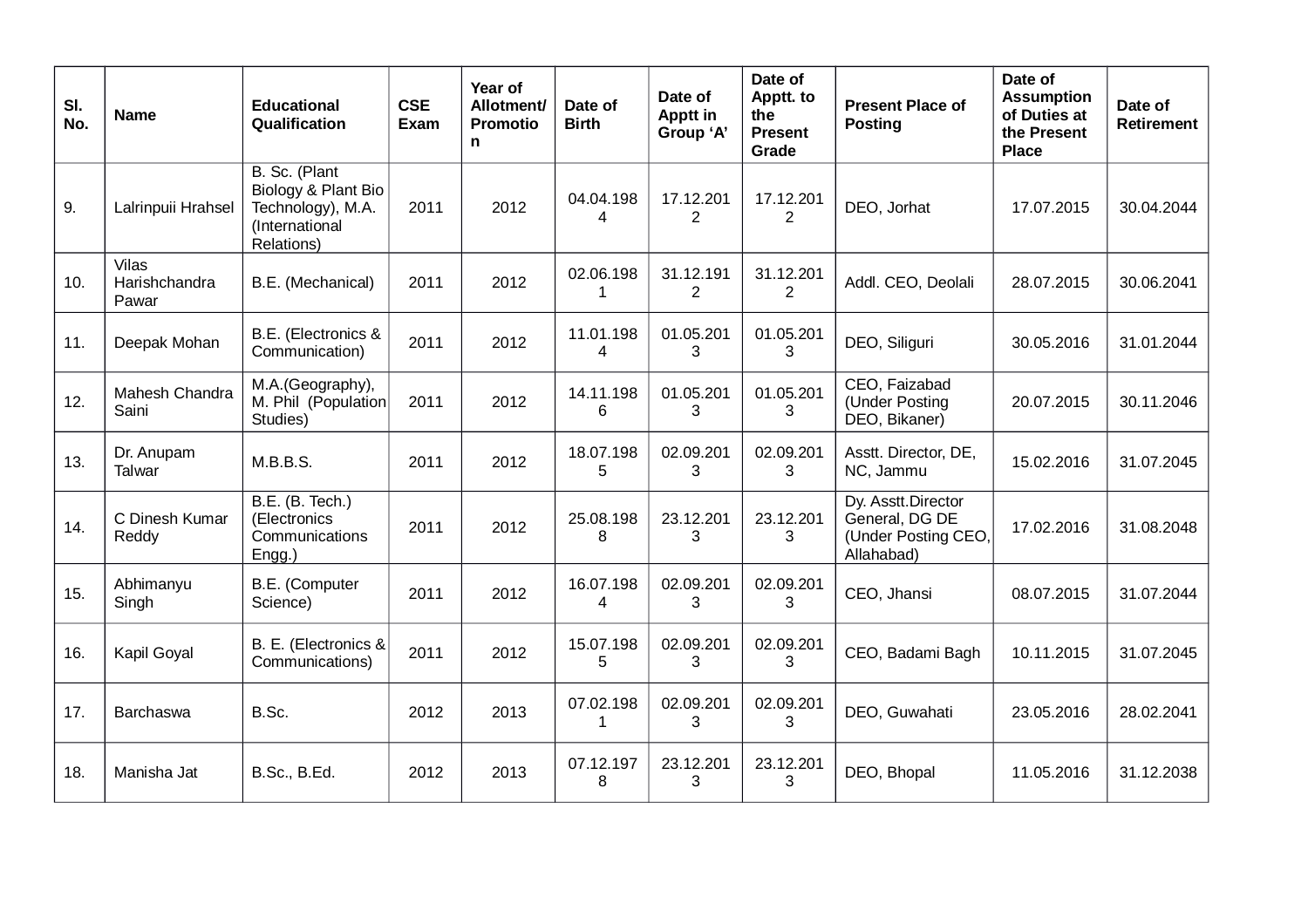| SI.<br>No. | <b>Name</b>                    | <b>Educational</b><br>Qualification                                                  | <b>CSE</b><br>Exam | Year of<br>Allotment/<br><b>Promotio</b><br>n | Date of<br><b>Birth</b>     | Date of<br><b>Apptt in</b><br>Group 'A' | Date of<br>Apptt. to<br>the<br><b>Present</b><br>Grade | <b>Present Place of</b><br><b>Posting</b> | Date of<br><b>Assumption</b><br>of Duties at<br>the Present<br><b>Place</b> | Date of<br><b>Retirement</b> |
|------------|--------------------------------|--------------------------------------------------------------------------------------|--------------------|-----------------------------------------------|-----------------------------|-----------------------------------------|--------------------------------------------------------|-------------------------------------------|-----------------------------------------------------------------------------|------------------------------|
| 19.        | Lote Vinit<br><b>Babasaheb</b> | B.E. (Electrical)                                                                    | 2012               | 2013                                          | 31.01.198<br>5              | 02.09.201<br>3                          | 02.09.201<br>3                                         | CEO, Ahmednagar                           | 14.07.2015                                                                  | 31.01.2045                   |
| 20.        | Dr. Tojum Gongo                | M.B.B.S., M.S.<br>(Ophthalmology)                                                    | 2012               | 2013                                          | 12.10.198<br>$\overline{2}$ | 23.12.201<br>3                          | 23.12.201<br>3                                         | Addl. DEO, Tezpur                         | 27.05.2016                                                                  | 31.10.2042                   |
| 21.        | Daman Singh                    | <b>B.E.</b> (Electronics<br>and Electrical<br>Communication)                         | 2012               | 2013                                          | 08.11.198<br>$\overline{c}$ | 01.09.201<br>4                          | 01.09.201<br>4                                         | DEO, Srinagar                             | 24.05.2016                                                                  | 30.11.2042                   |
| 22.        | Gaurav Kaushal                 | <b>B.E.</b> (Electronics<br>and Electrical<br>Communication)                         | 2012               | 2013                                          | 07.07.198<br>8              | 22.12.201<br>4                          | 22.12.201<br>4                                         | DEO, Chandigarh                           | 23.05.2016                                                                  | 31.07.2048                   |
| 23.        | Rajeev Kumar                   | B.A. (Hons.)<br>(Economics),<br>M.A.(Economics),<br>M. Phil<br>(Economics)           | 2012               | 2013                                          | 20.08.198<br>5              | 22.12.201<br>4                          | 22.12.201<br>Δ                                         | DEO, Danapur                              | 12.05.2016                                                                  | 31.08.2045                   |
| 24.        | Pooja P. Palicha               | B.A.(Humanities),<br>M.A. (Sociology) &<br>M.Phil (Sociology)                        | 2012               | 2013                                          | 06.12.198<br>5              | 22.12.201<br>4                          | 22.12.201<br>4                                         | DEO, Cochin                               | 13.05.2016                                                                  | 31.12.2045                   |
| 25.        | Robin Baleja                   | Graduation<br>(Commerce,<br>Accounts &<br>Economics),<br>MBA(Marketing &<br>Finance) | 2012               | 2013                                          | 18.09.198<br>6              | 22.12.201<br>4                          | 22.12.201<br>4                                         | CEO, Saugor                               | 20.05.2016                                                                  | 30.09.2046                   |
| 26.        | Sapan Kumar                    | Bachelor of<br>Physiotherapy                                                         | 2012               | 2013                                          | 14.12.198<br>$\mathbf{1}$   | 29.03.201<br>6                          | 29.03.201<br>6                                         | Trainee at NIDEM                          | <b>NA</b>                                                                   | 31.12.2041                   |
| 27.        | Vishwas Sohal                  | Graduation<br>(Electronics,<br>Electrical,<br>Communication<br>Engineering)          | 2013               | 2014                                          | 16.05.198<br>$\mathbf{1}$   | 22.12.201<br>4                          | 22.12.201<br>$\overline{4}$                            | CEO, Shillong                             | 07.07.2015                                                                  | 31.05.2041                   |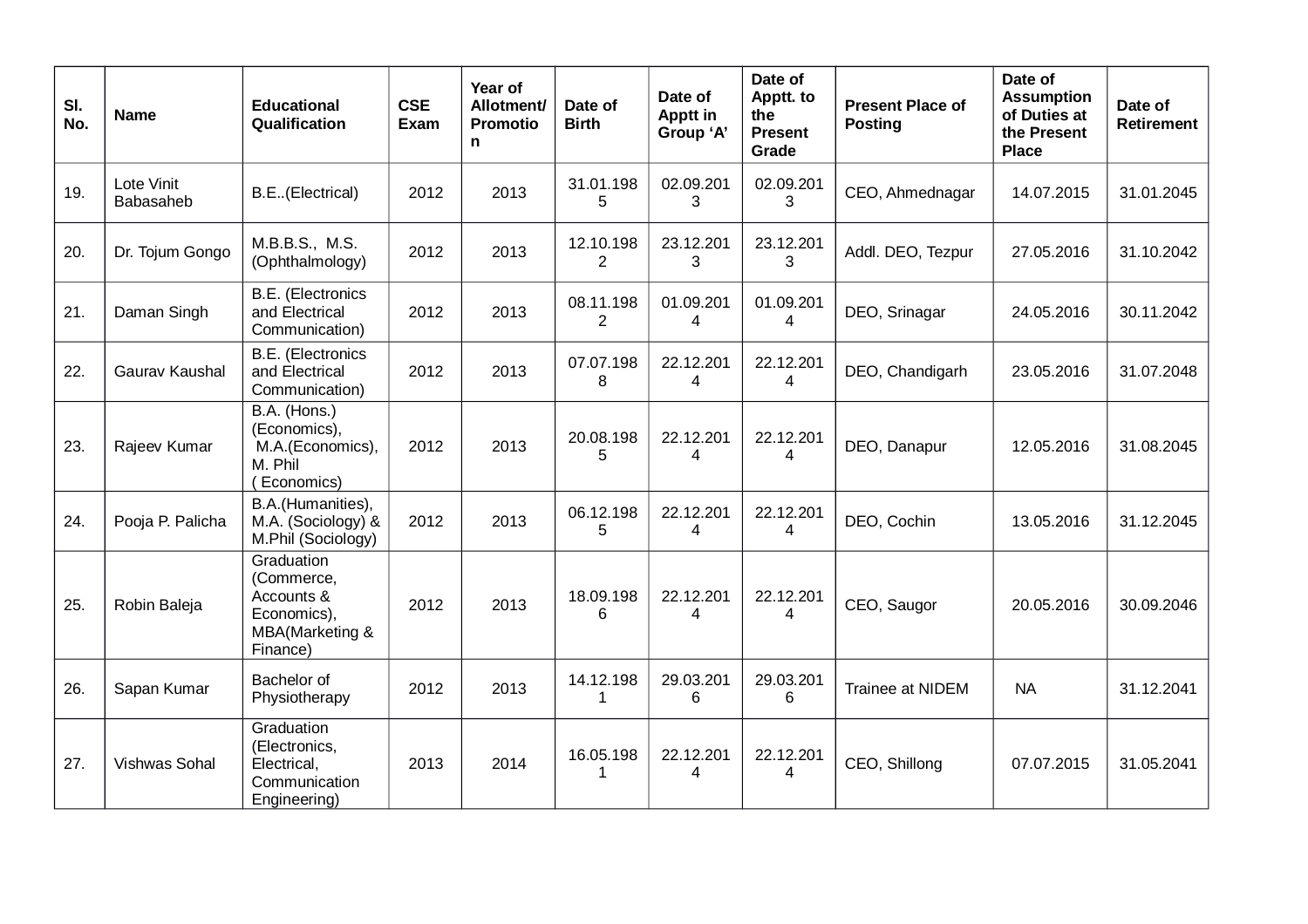| SI.<br>No. | <b>Name</b>               | <b>Educational</b><br>Qualification            | <b>CSE</b><br>Exam | Year of<br>Allotment/<br><b>Promotio</b><br>n | Date of<br><b>Birth</b>   | Date of<br><b>Apptt in</b><br>Group 'A' | Date of<br>Apptt. to<br>the<br><b>Present</b><br>Grade | <b>Present Place of</b><br><b>Posting</b>                | Date of<br><b>Assumption</b><br>of Duties at<br>the Present<br><b>Place</b> | Date of<br><b>Retirement</b> |
|------------|---------------------------|------------------------------------------------|--------------------|-----------------------------------------------|---------------------------|-----------------------------------------|--------------------------------------------------------|----------------------------------------------------------|-----------------------------------------------------------------------------|------------------------------|
| 28.        | Hoshiyar Singh<br>Meena   | Graduation<br>(Mechanical<br>Engineering)      | 2013               | 2014                                          | 15.12.199<br>0            | 22.12.201<br>4                          | 22.12.201<br>4                                         | CEO, Khas Yol                                            | 06.07.2015                                                                  | 31.12.2050                   |
| 29.        | Yashpal Singh             | B. Tech. (Computer<br>Science)                 | 2014               | 2015                                          | 04.08.198<br>9            | 28.12.201<br>5                          | 28.12.201<br>5                                         | CEO, Jalapahar/<br>Lebong                                | 10.05.2016                                                                  | 31.08.2049                   |
| 30.        | Mohd. Sameer<br>Islam     | B. Tech.<br>(Mechanical<br>Engineering)        | 2014               | 2015                                          | 03.03.198<br>4            | 28.12.201<br>5                          | 28.12.201<br>5                                         | DEO, Leh                                                 | 20.05.2016                                                                  | 31.03.2044                   |
| 31.        | Ms. Tanu Jain             | B.A.(History Hons)<br>& M.A. (Sociology)       | 2014               | 2015                                          | 03.10.198<br>6            | 14.01.201<br>6                          | 14.01.201<br>6                                         | CEO, Subathu/<br>Jutogh                                  | 09.05.2016                                                                  | 31.10.2046                   |
| 32.        | Ms. Ankita Singh          | B. Tech. (Electronics<br>& Communication)      | 2014               | 2015                                          | 19.03.198<br>9            | 28.12.201<br>5                          | 28.12.201<br>5                                         | CEO, Lansdowne                                           | 07.05.2016                                                                  | 31.03.2049                   |
| 33.        | Satyam Mohan              | B. Tech.<br>(Environmental<br>Engineering)     | 2014               | 2015                                          | 24.11.199<br>$\mathbf{1}$ | 28.12.201<br>5                          | 28.12.201<br>5                                         | CEO, Shahjahanpur                                        | 10.05.2016                                                                  | 30.11.2051                   |
| 34.        | Sonaje Dhiraj<br>Rajendra | B. Tech.<br>(Mechanical<br>Engineering)        | 2014               | 2015                                          | 01.06.198<br>9            | 28.12.201<br>5                          | 28.12.201<br>5                                         | CEO, Amritsar                                            | 10.05.2016                                                                  | 31.05.2049                   |
| 35.        | Johns Vikas               | B.Sc. (Physics,<br>Maths, Computer<br>Science) | 2014               | 2015                                          | 02.05.198<br>7            | 28.12.201<br>5                          | 28.12.201<br>5                                         | CEO, Chakrata                                            | 11.05.2016                                                                  | 31.05.2047                   |
| 36.        | Ms. Jyoti Kapoor          | B.Sc. (Hons.)<br>(Computer<br>Science)         | 2014               | 2015                                          | 10.07.199<br>0            | 28.12.201<br>5                          | 09.08.201<br>6                                         | CEO, Nainital/Almora<br>(Under Posting<br>CEO, Ranikhet) | 09.05.2016                                                                  | 31.07.2050                   |
| 37.        | <b>Hemant Yadav</b>       | B.Tech.<br>(Electronics &<br>Communication)    | 2014               | 2015                                          | 02.12.198<br>6            | 28.12.201<br>5                          | 28.12.201<br>5                                         | CEO, Fatehgarh                                           | 09.05.2016                                                                  | 31.12.2046                   |